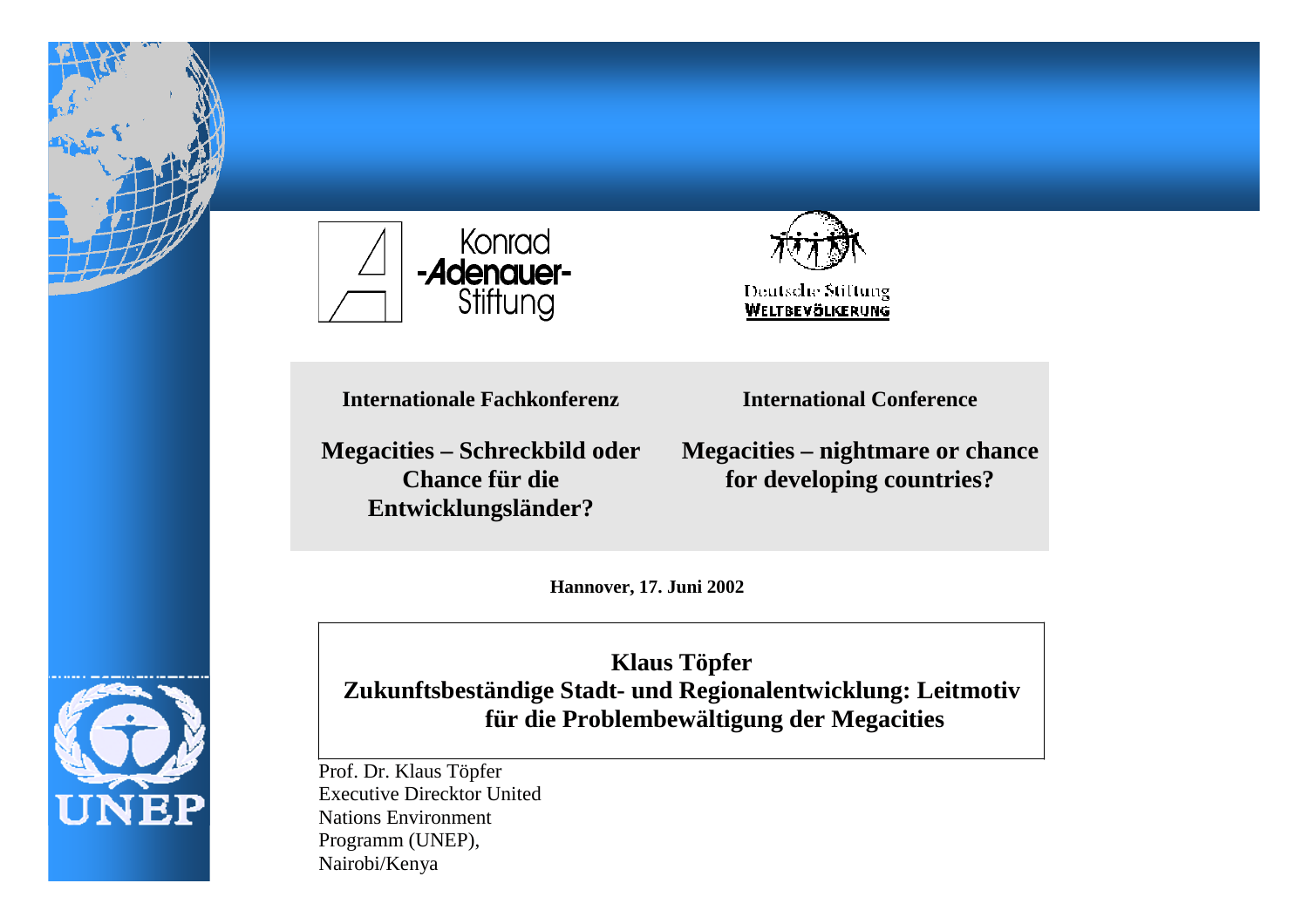

### Presentation by Dr. Klaus Töpfer



**Executive Director**

**United Nations Environment Programme (UNEP)**

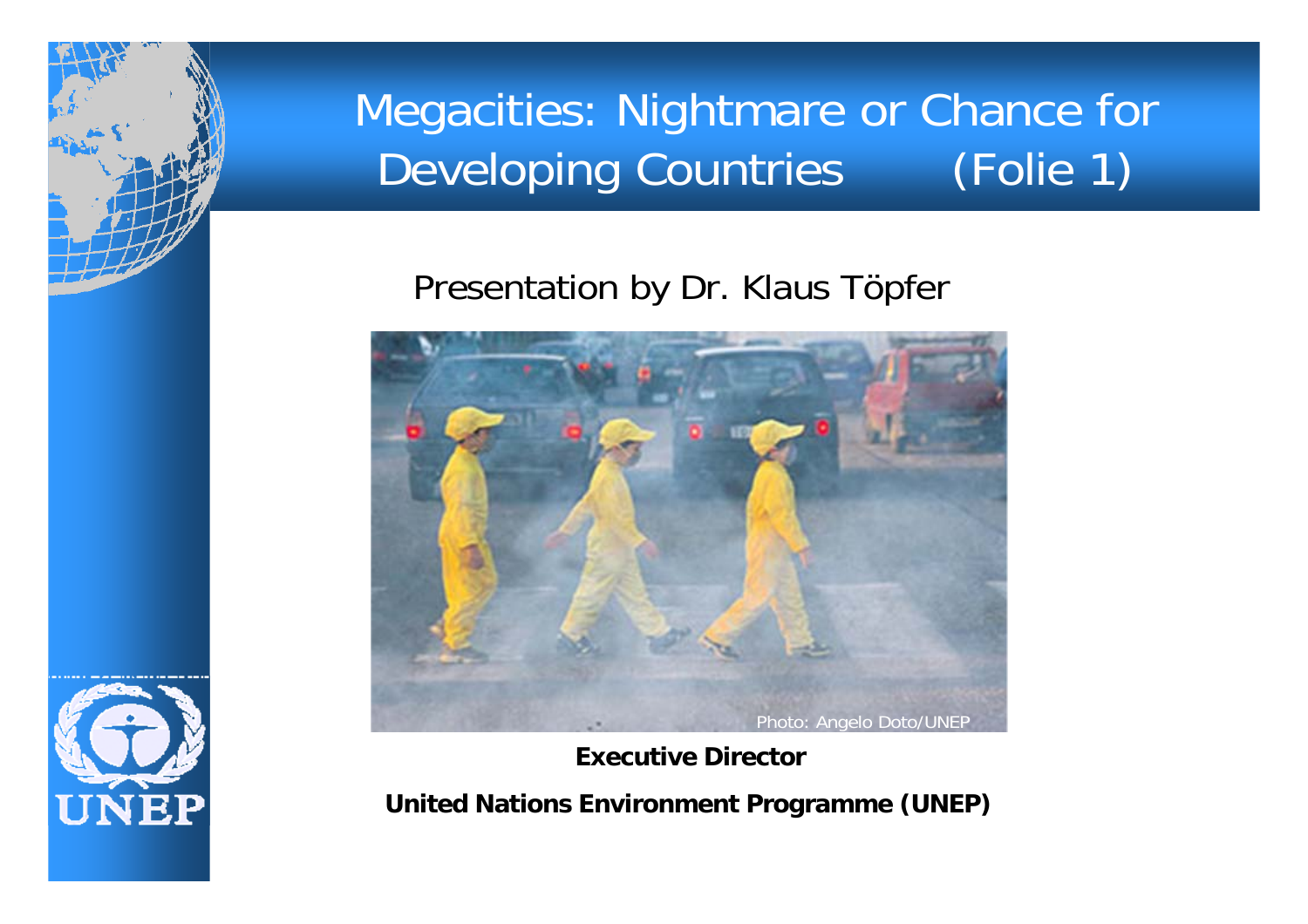#### **(Text zu Folie 1)**

- H Excellencies, Mayors, distinguished delegates, friends and colleagues;
- H Many thanks to the organisers of this conference, the Konrad Adenauer Foundation and the German Foundation for World populations, for inviting me to give the closing speech.
- F. In my presentation I will focus on the impact and role of megacities on the world's environment:



 First I will have a brief look at urbanisation on the environment. Both in terms of the effect on urban citizens themselves, as well as the impact of megacities on the regional and global environment. Finally I will discuss the policy challenges needed, and in particular UNEP's activities in this area.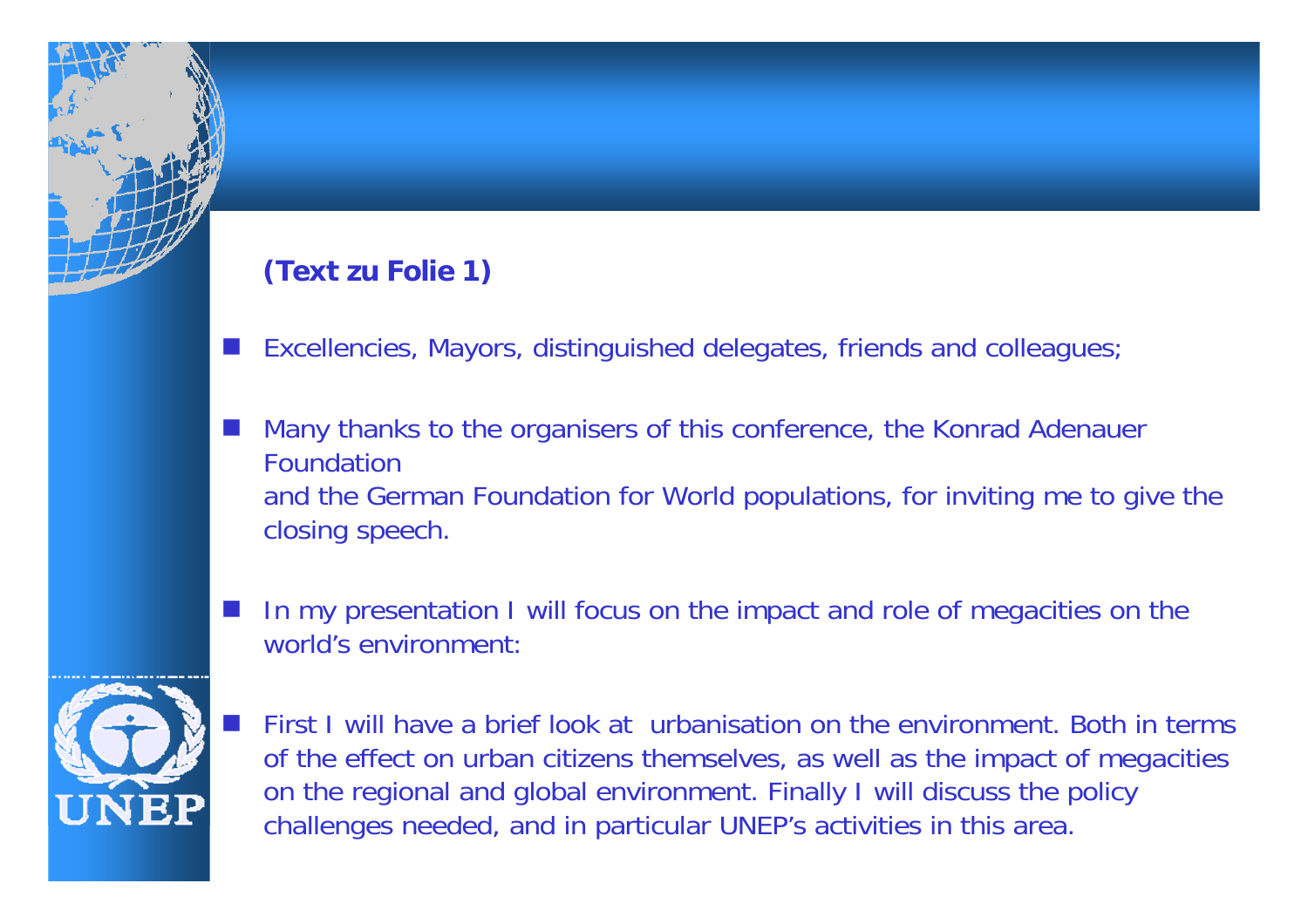# The Urban Revolution (Folie 2)

- Half of the world's population is urban; by 2025 this will be more than 70%
- 90 percent of this growth will take place in developing country cities
- $\bullet$ Urban populations increase by 200,000 persons daily
- $\bullet$  In Africa in 1900 less than 5% were living in cities; in 2025 this will be over 70%



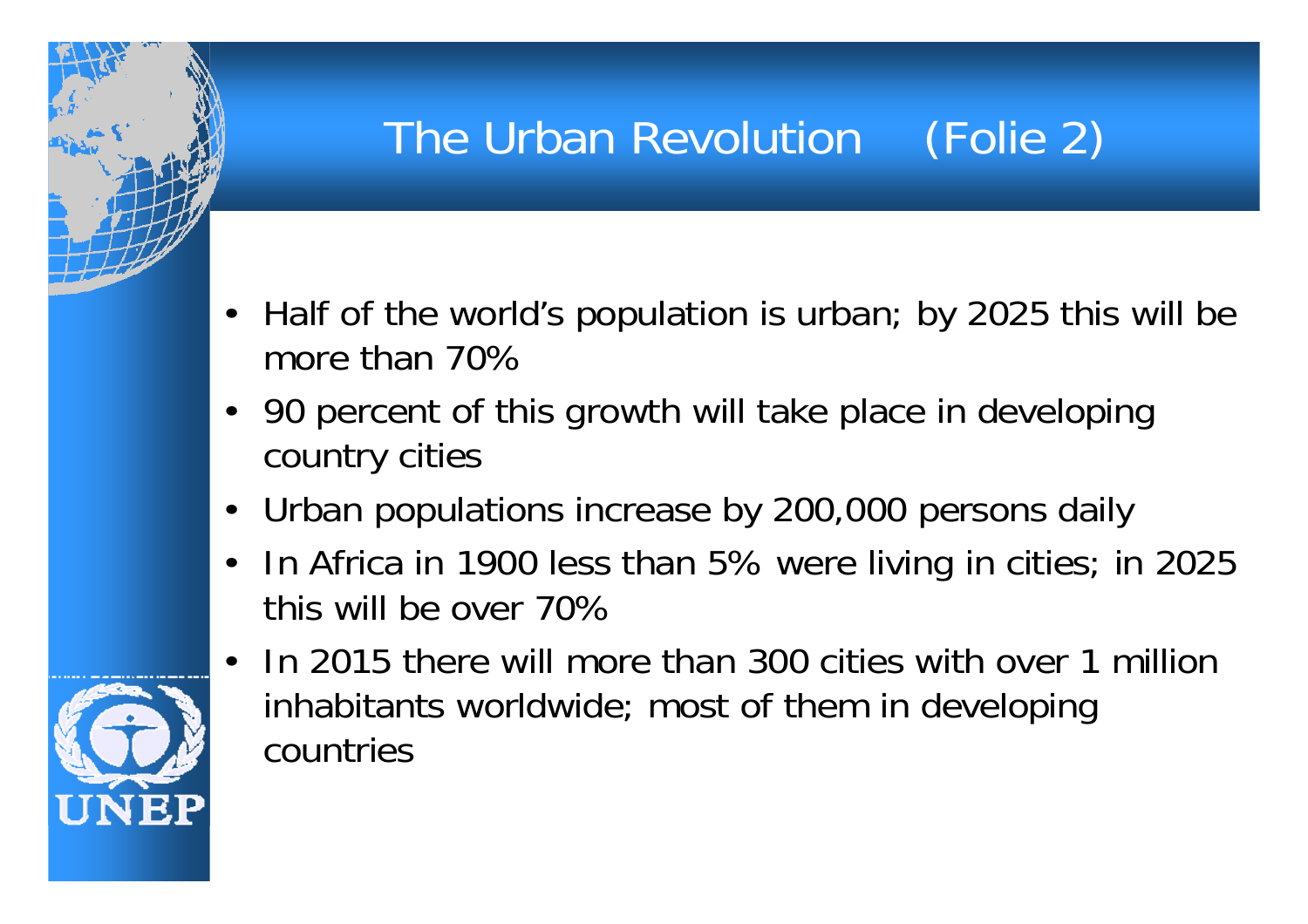### The Urban Revolution

#### **(Text zu Folie 2)**

H

 The **urban revolution** that has been taking place worldwide presents **unprecedented changes and challenges** for the wolrd's cities, especially those in developing countries;

**{read out the text on the slide}**

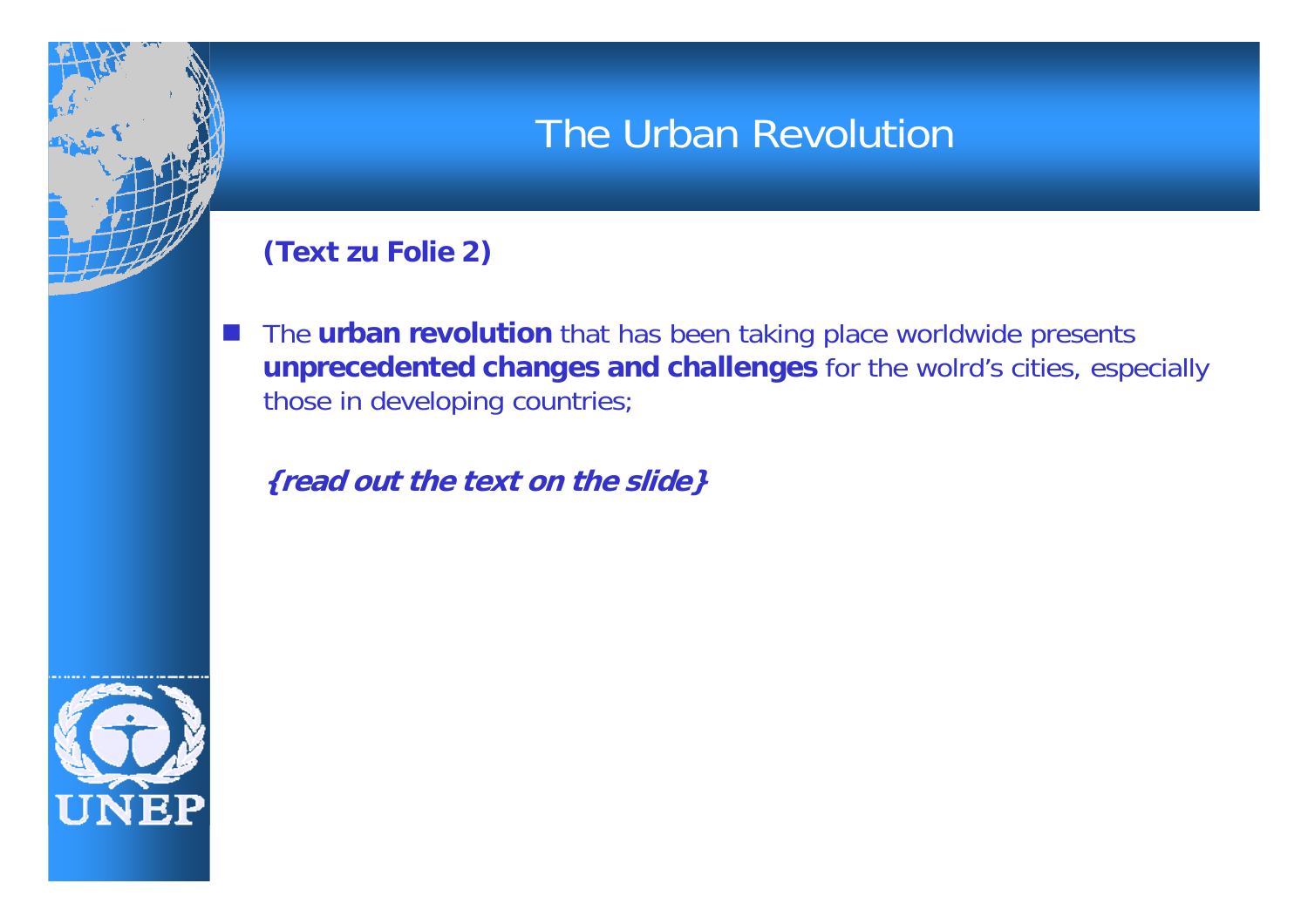# Urban Population Growth (Folie 3)

**Relative growth urban population, 2000 = 100%** 

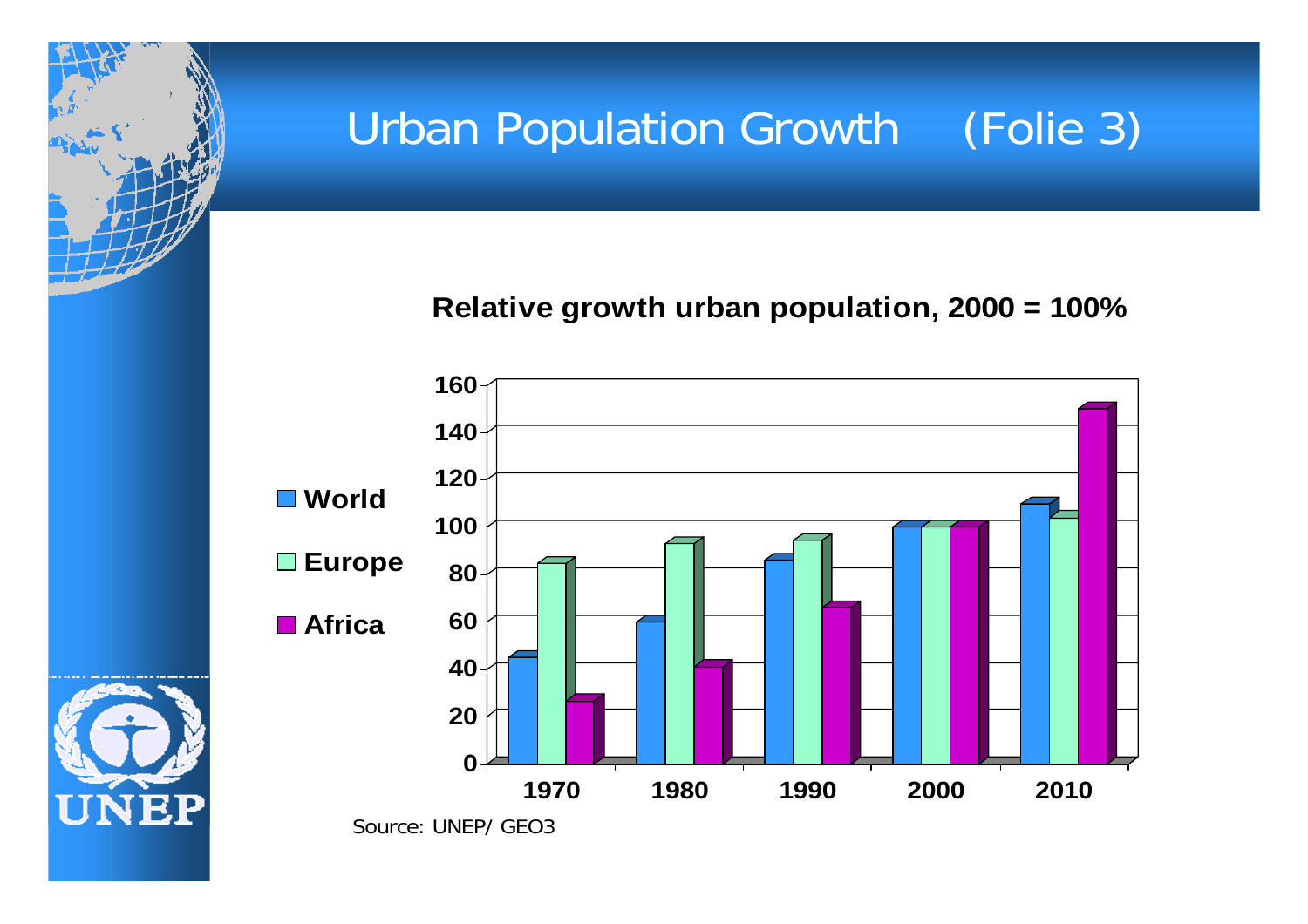## Urban Population Growth

#### **(Text zu Folie 3)**

- H While in developed countries urbanisation has mainly taken place in the first half of last century, **developing countries are in the middle of their urban growth now.**
- F. If we first look at the urbanisation at the **global level** (in blue), we see that it is still increasing, although its rate of increase is slowing down.
- F. If we look at **Europe** (the green bars), we see that urbanisation has almost come to a stand still, 75% live in cities already.
- F. However if we look at **Africa** (in purple), we can see that urbanisation is increasing rapidly, and will continue to do so. A similar increase, though less spectacular, is found in other developing country regions.

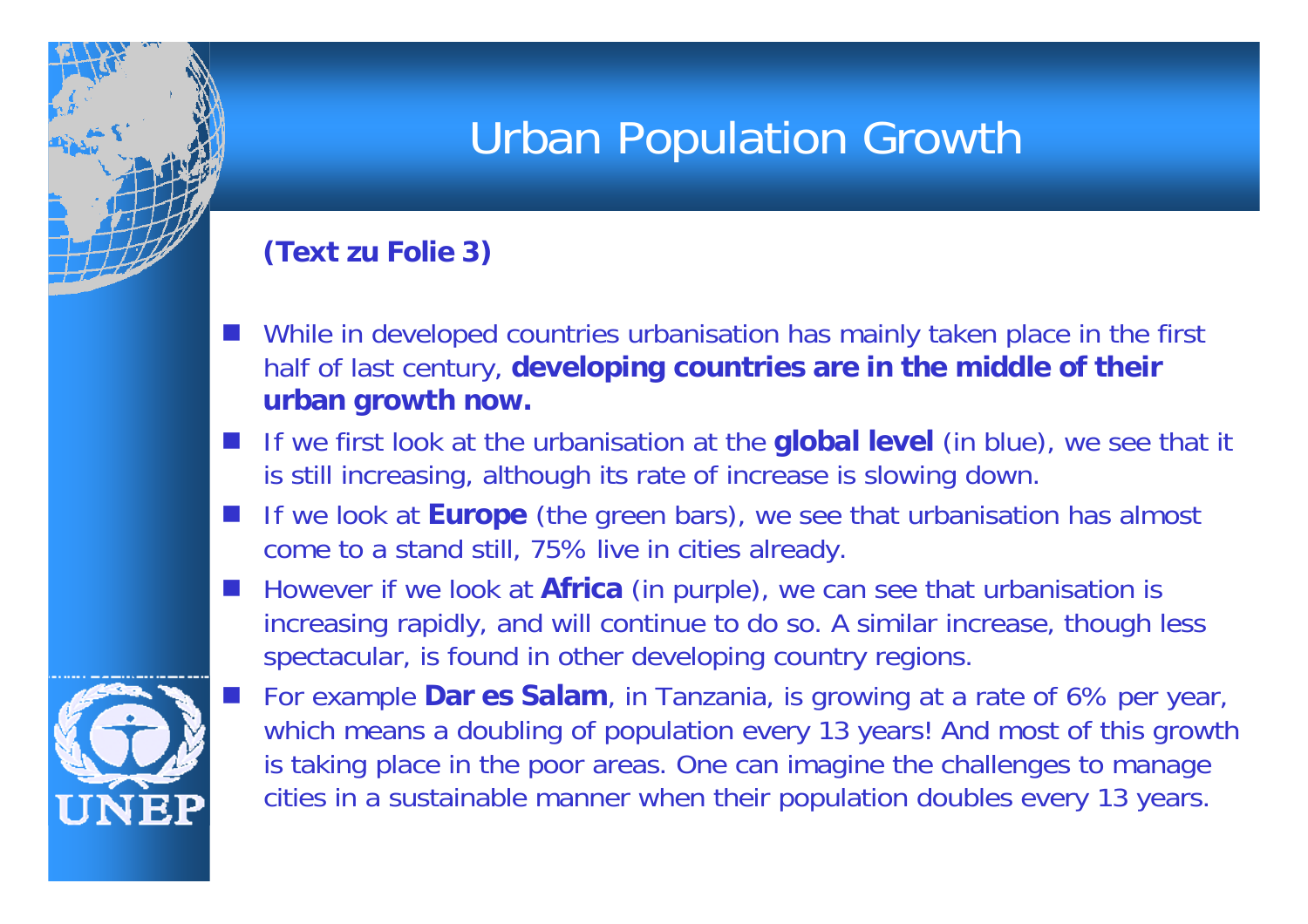The Urban Revolution: Environmental Consequences (Folie 4)

**Environmental consequences from rapid urbanisation in developing countries:**

- **1- Environmental problems within the cities, especially for the residents; but also the urban - rural link**
- **2- Contribution of cities to national, regional and global environmental issues and policies**

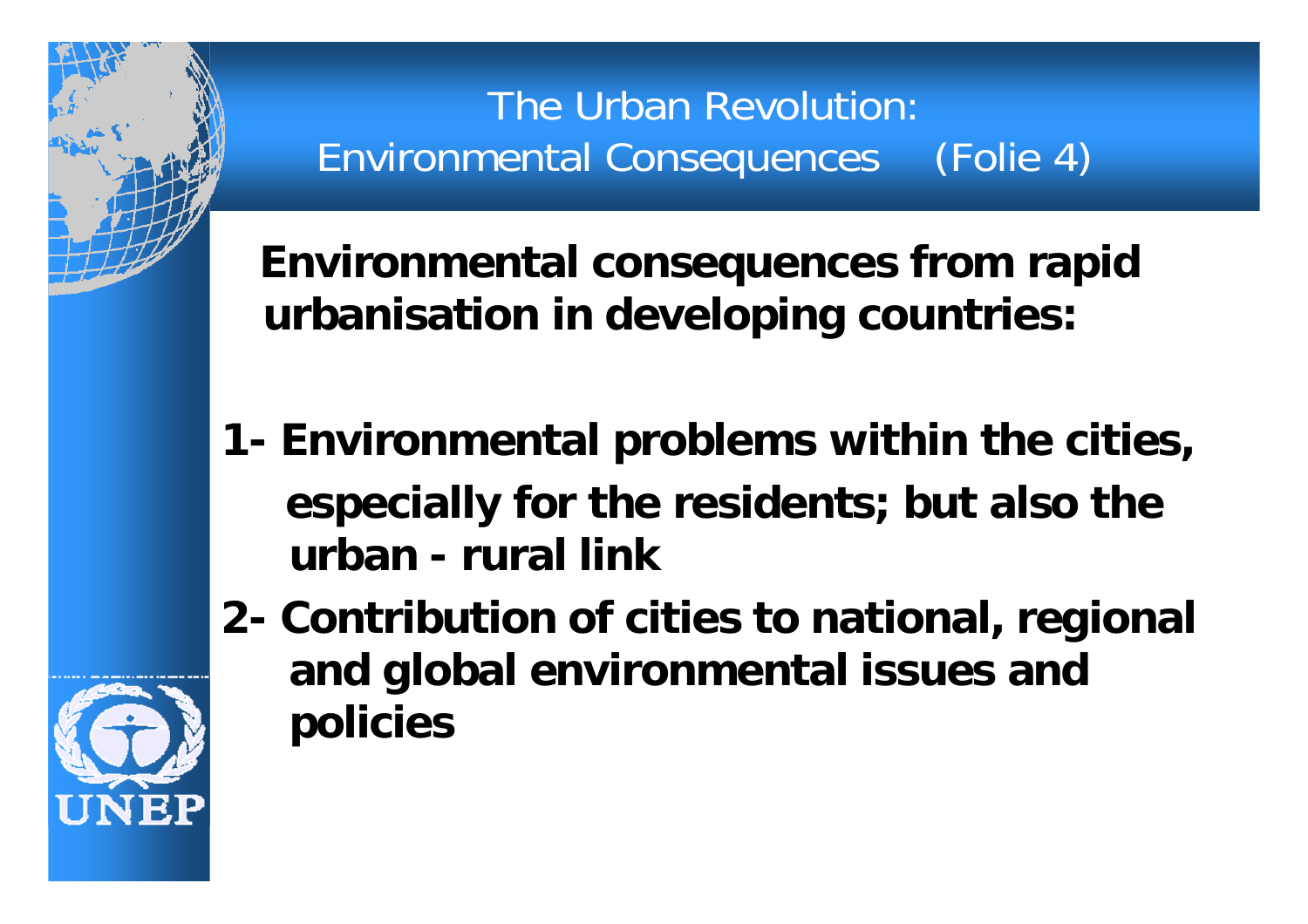### The Urban Revolution: Environmental Consequences

#### **(Text zu Folie 4)**

- H The **environmental consequences** of the urbanisation process are tremendous and increasing, especially in developing countries.
- F. The urbanisation has an enormous impact on the **environmental and health quality** in the cities. This stretches to the surrounding areas. Many cities depend for their natural resources, water, fuel wood, food, etc. on the rural areas around the city.



H

 **Cities** also play an important role in addressing environmental issues that go beyond the cities borders, namely the effects that cities have on **national, regional and global environmental issues**.

Let us have a closer look at the two impacts.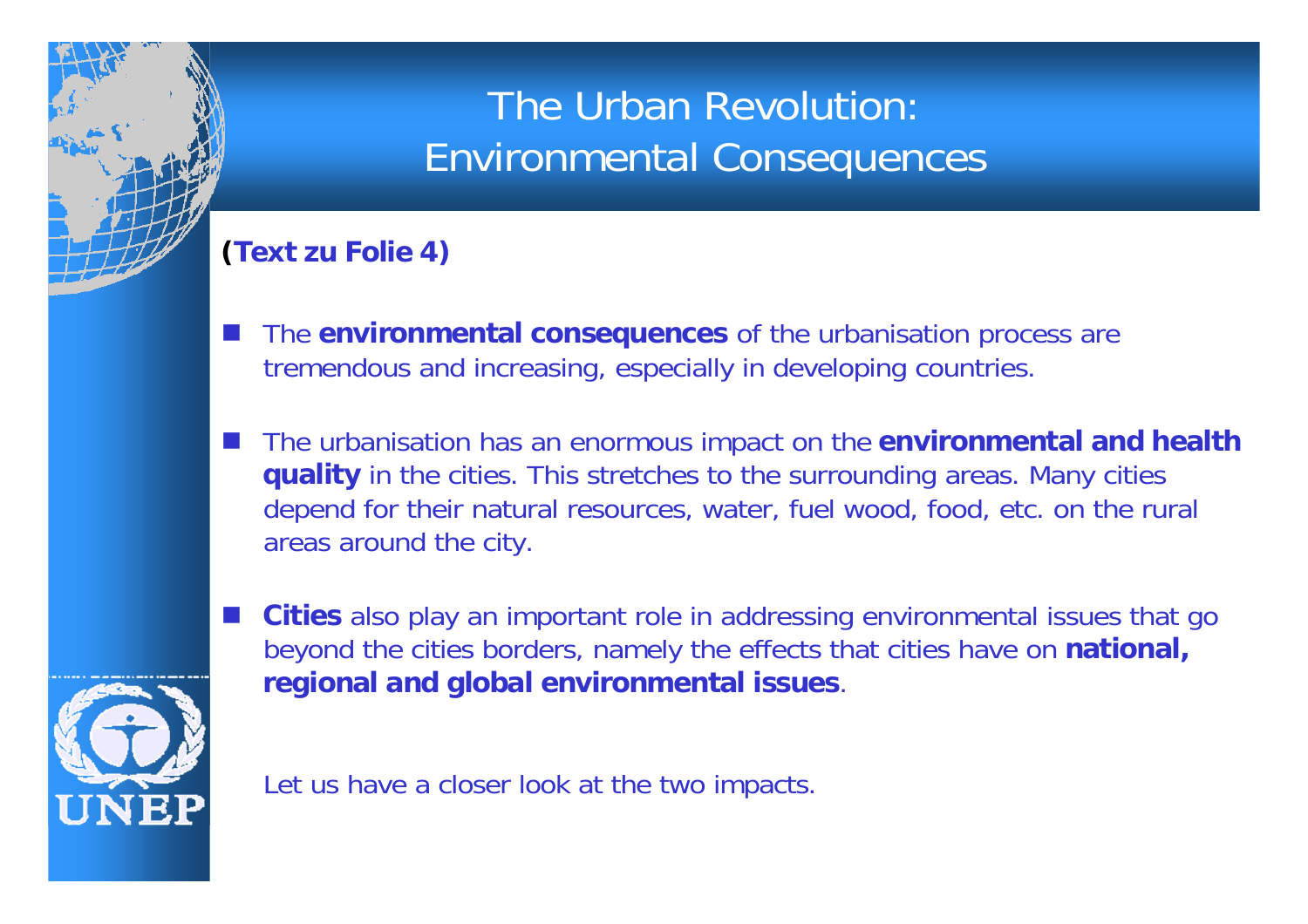## The Urban Revolution: Increasing Environmental Problems Within Megacities(Folie 5)

- **Of 1,5 billion poor, most are now concentrated in slums and squatter settlements**
- **Most have no access to sewerage systems and garbage removal**
- **The availability of clean water is already a major issue, and will become a 'water crises' if we do not act**

**urgently**

 **Air pollution has serious health effects and is one of the main health threats in developing country megacities**

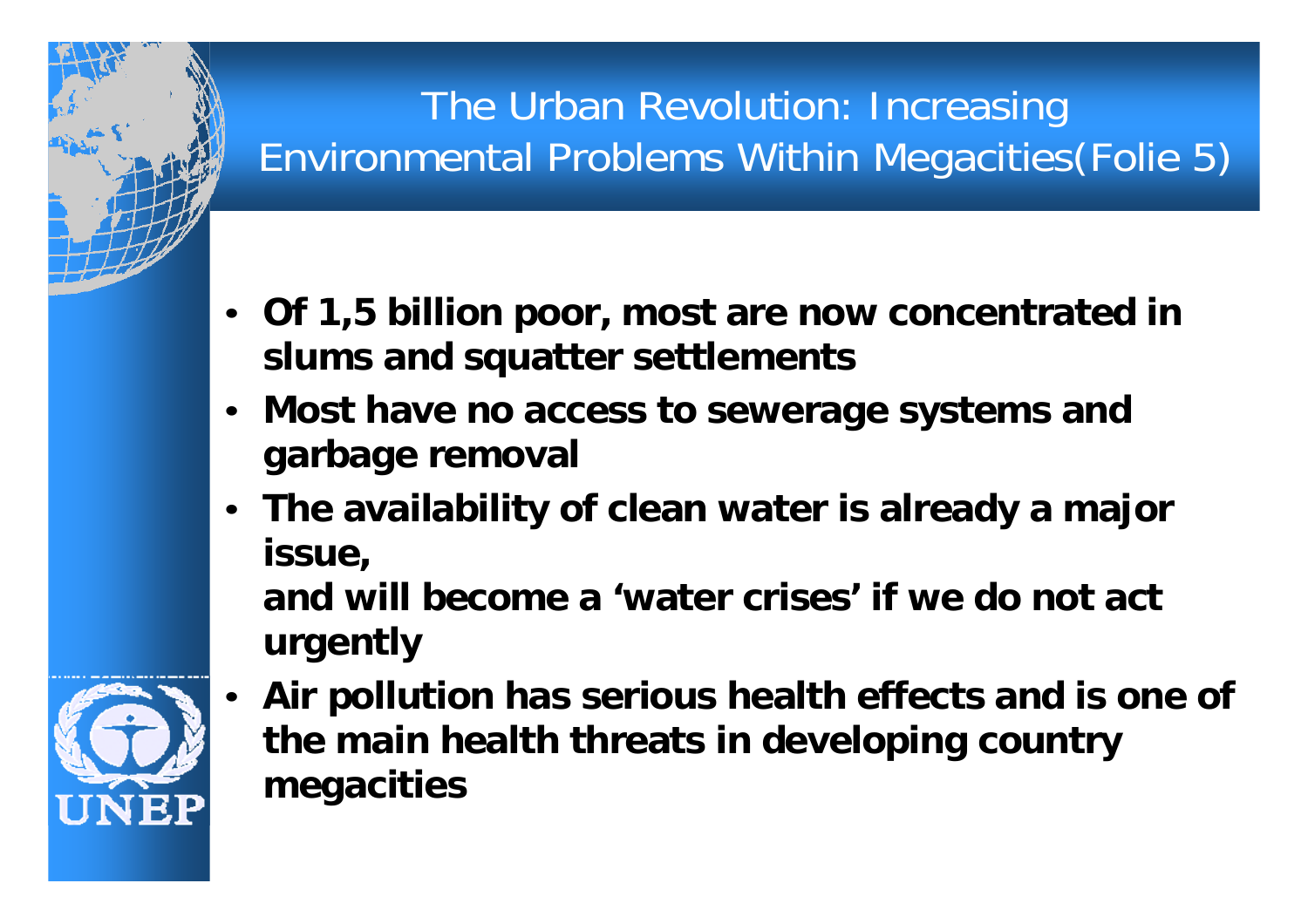### The Urban Revolution: Increasing Environmental Problems Within Megacities

#### **(Text zu Folie 5)**

- H First the **impact within the cities**.
- The urban revolution has resulted in **serious environmental problems** in all areas; water availability, waste collection and dumping, energy demands, emissions to the air, sanitation, etc.
- F. { list the four points mentioned on the slide}



H **Rural areas** provide cities with the energy, food and building materials they urgently need. In Africa almost 1% of forest is lost each year, much wood and food grown on the newly acquired land serves the demands of the cities.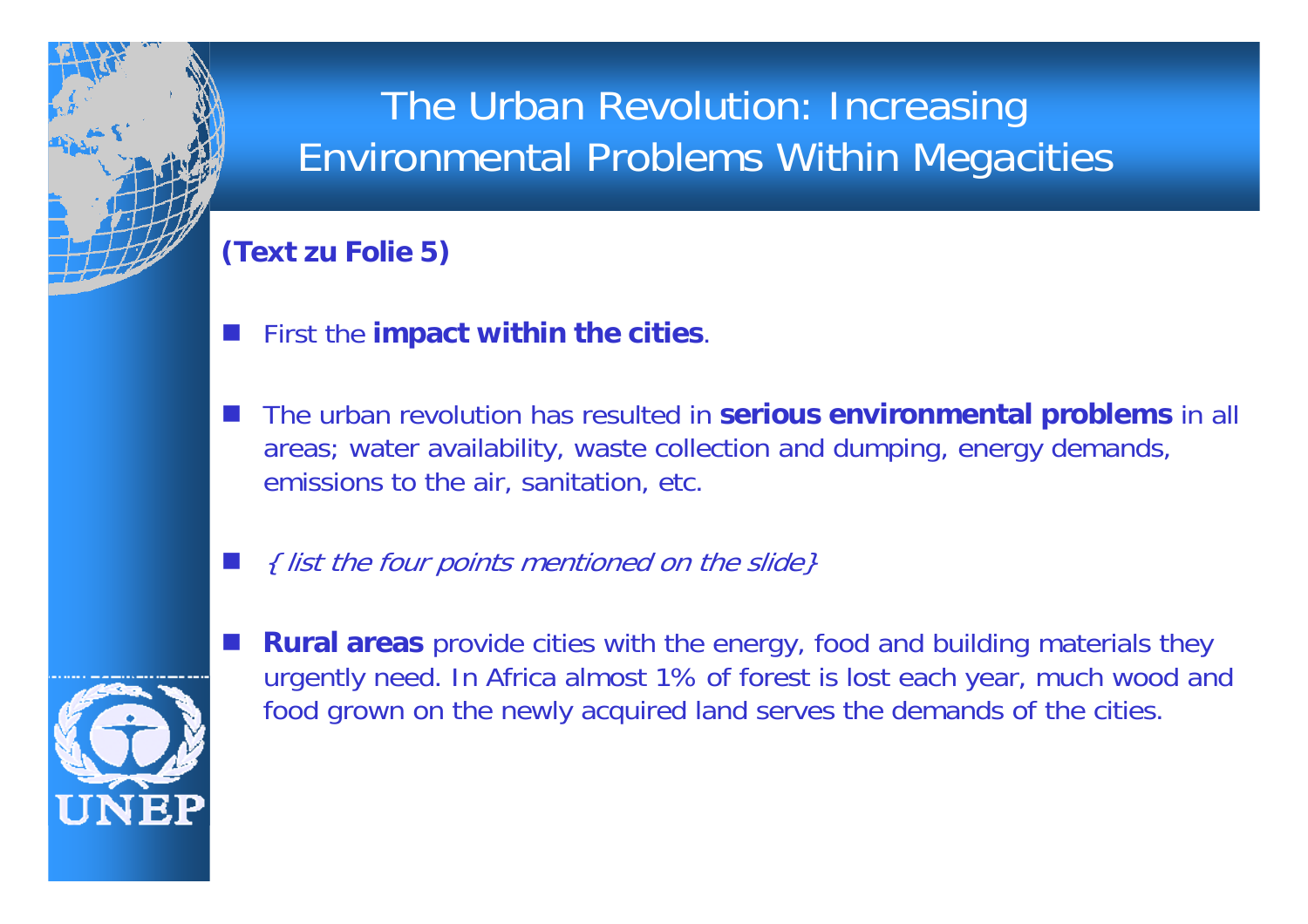### Example: high levels of air pollution in developing country megacities (Folie 6)



**Source:UN-HABITAT/ World Resources Institute, 1995**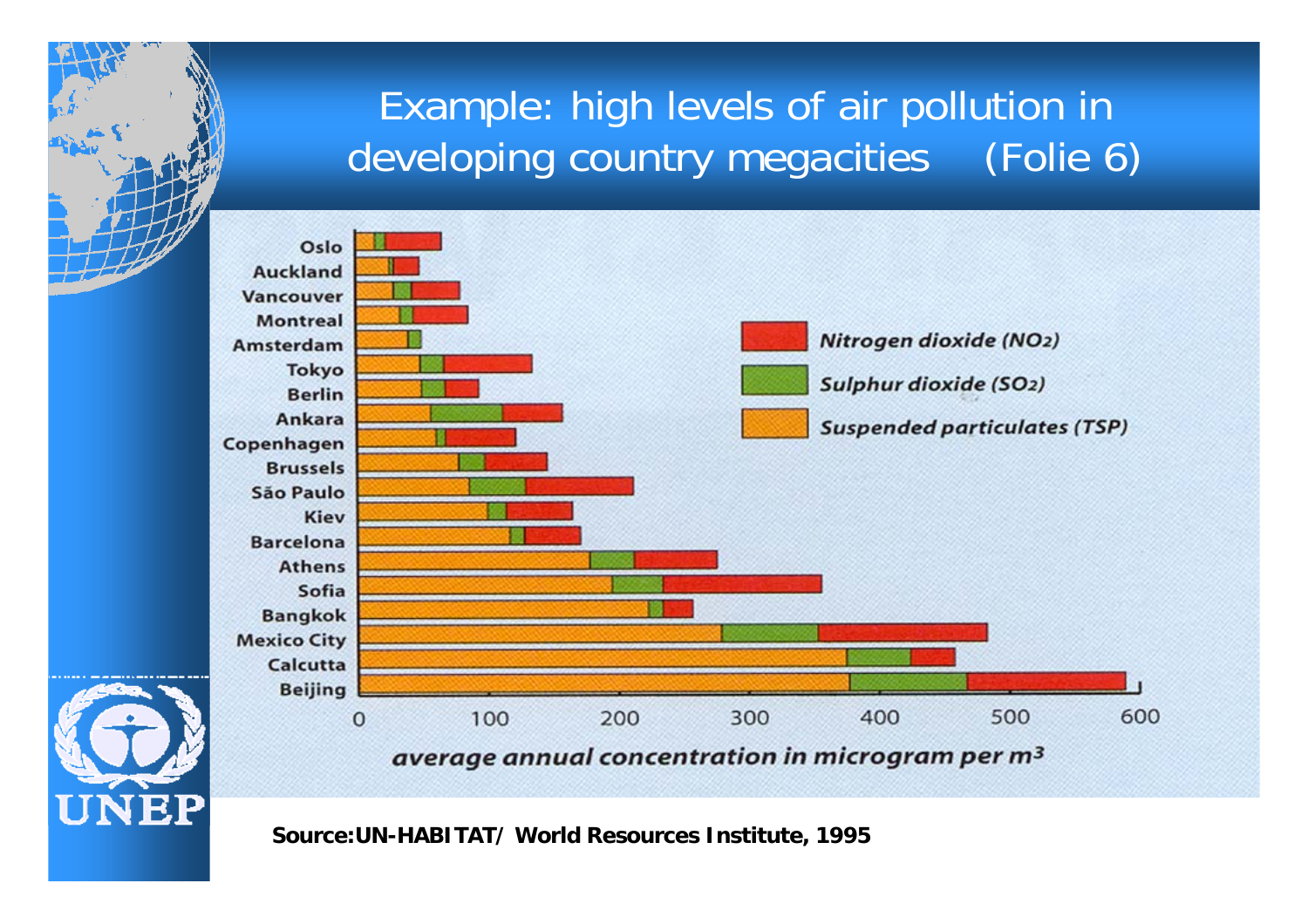### Example: high levels of air pollution in developing country megacities

#### **(Text zu Folie 6)**

- H An **example** of impact of cities is the high **air pollution** in developing county cities, especially in Asia. With the ongoing urbanization, air pollution is now also becoming very critical in many African cities.
- F. The table shows that big cities in developing countries have very high levels of air pollution. Urban air pollution is a major threat to the residents health: it causes all sorts of diseases and premature deaths. As you can see, even some developed country cities are also struggling with their air quality.



H

 Traffic congestion is estimated to cost in between USD 272 million to USD 1 billion per year in Bangkok, nearly USD 300 million in Hong Kong and over USD 300 million in Singapore. The major costs are wasted fuel and time delays. In addition we should add the millions of working days lost because of health effects of the air pollution and the damage to crops and property. Estimates indicate that annually between 0.5 to 2.5% of the world's GNP is lost because of air pollution. That is between 150-750 billion US Dollars.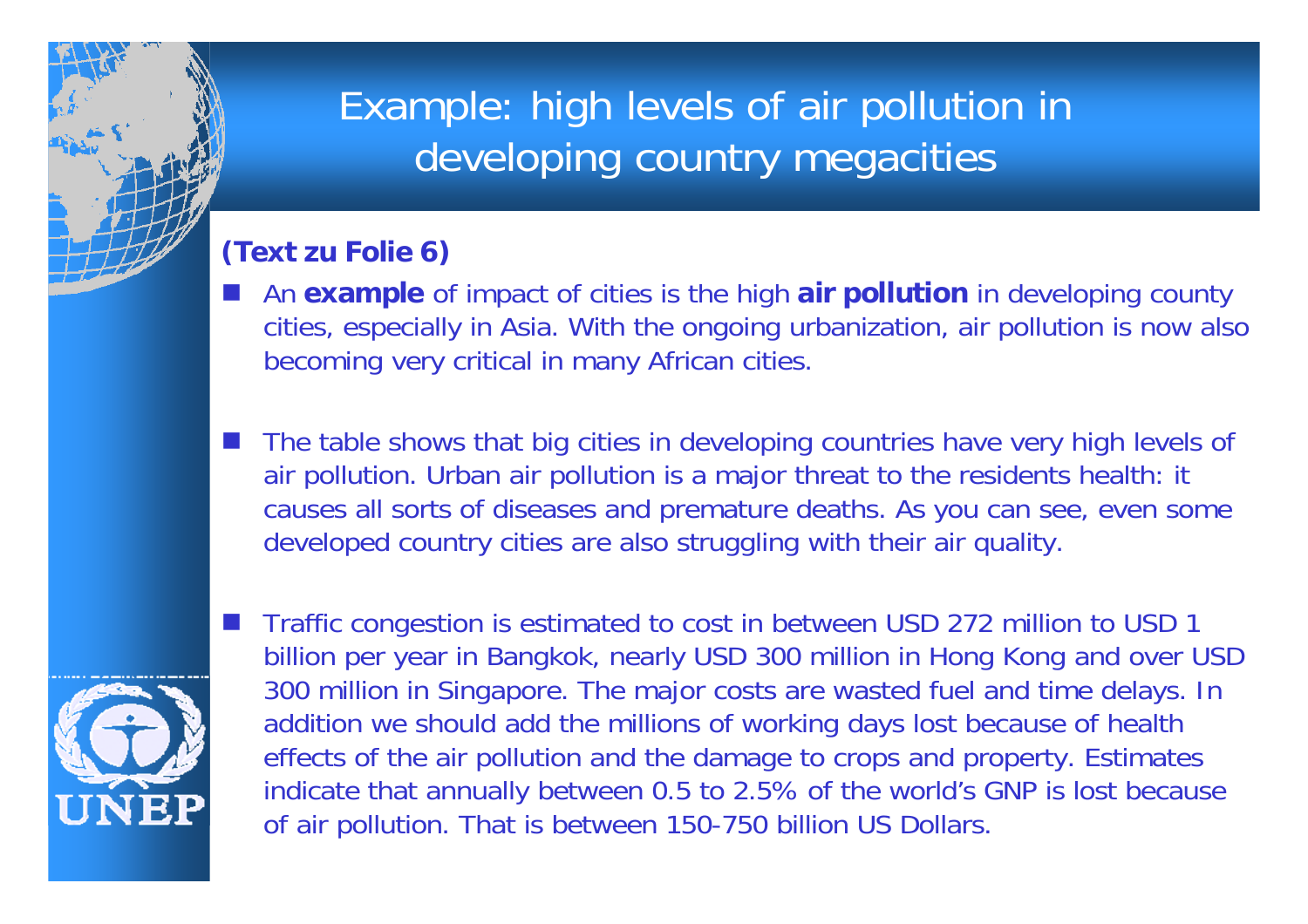### Example: air pollution in selected cities: particulate matter (fine dust/ smoke) (Folie 7)

Suspended Particulate Matter (SPM) in micrograms per cubic meter



The World Bank, 2001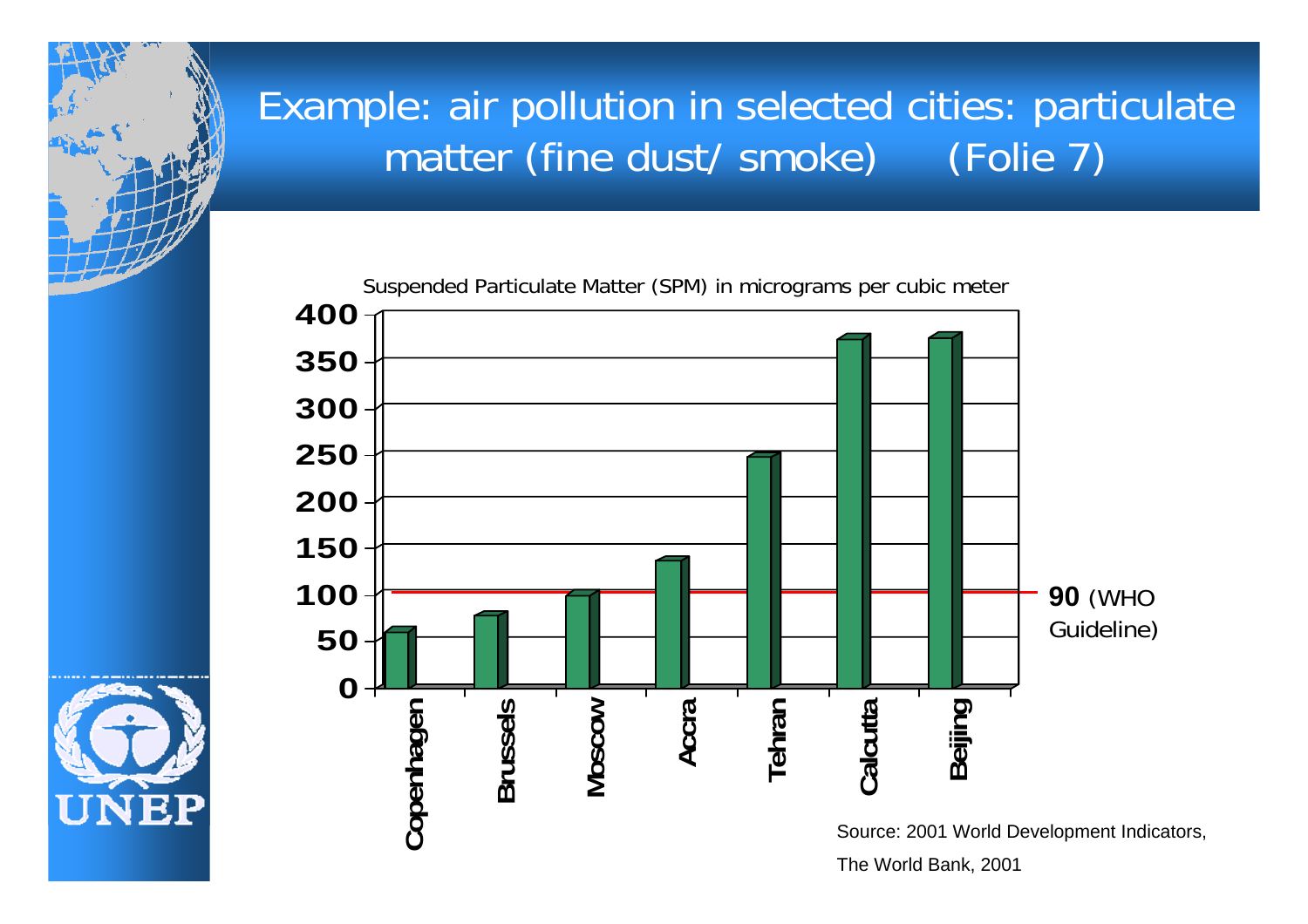### Example: air pollution in selected cities: particulate matter (fine dust/ smoke)

#### **(Text zu Folie 7)**

- H Another example of air pollution. The major air pollution in developing country cities are very high and exceed the existing norms and standards.
- F. Looking at this graph there apparently are ways of successfully addressing the issues. Many cities in developed countries have managed to improve their air quality.
- H This shows the urgent need for the **support** we need to give to developing country cities both in **technology transfer and policy development**.

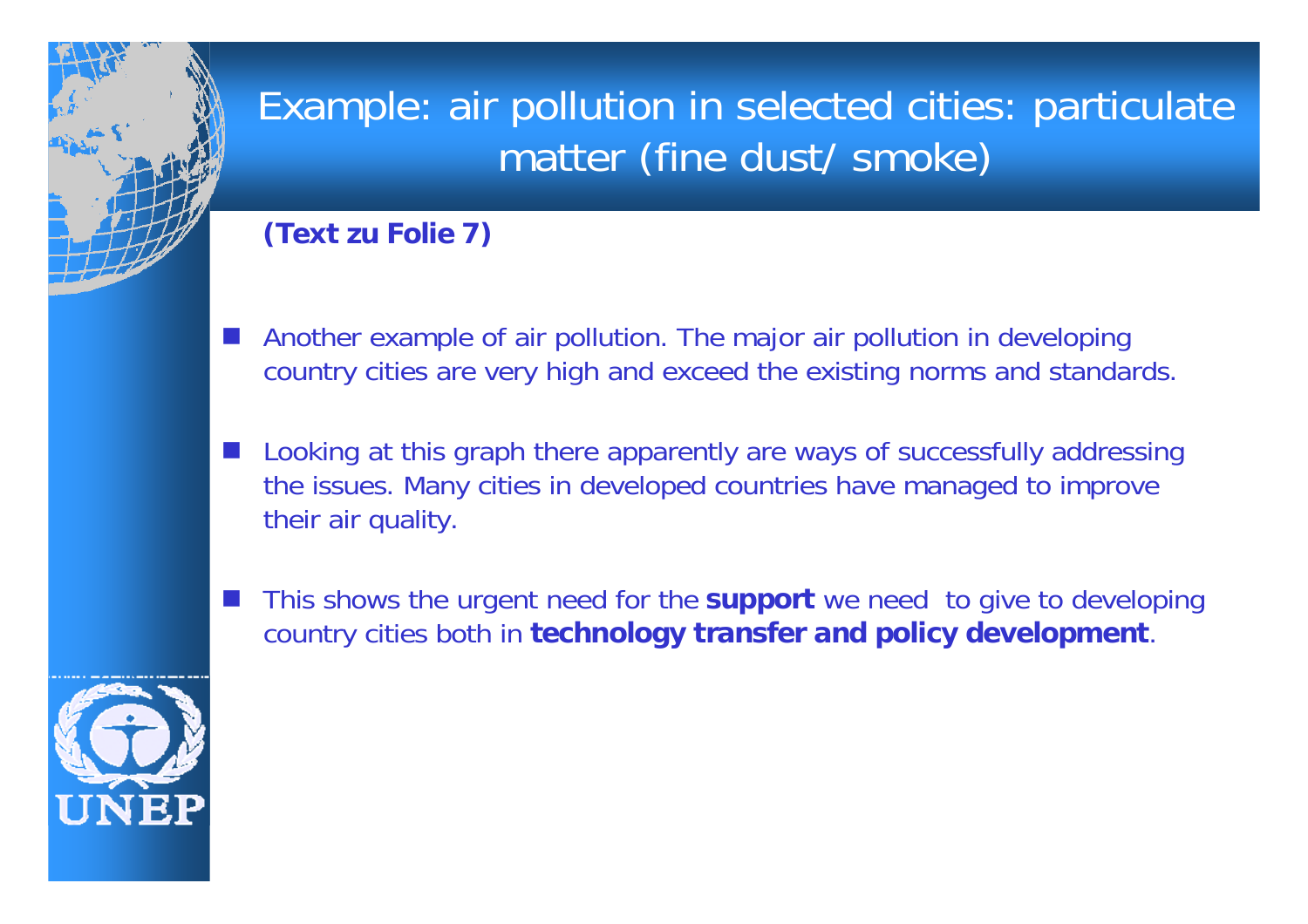The Urban Revolution: Increasing Importance of Cities Regionally and Globally (Folie 8)

- **Climate change emissions**
- **Coastal areas seas pollution**
- • **Natural resources use (from rural -urban link)**
- •**Biodiversity/ natural areas (e.g. wetlands)**
- **Ozone depleting substances**
- **Cities often end up implementing national, regional and global policies and agreements**

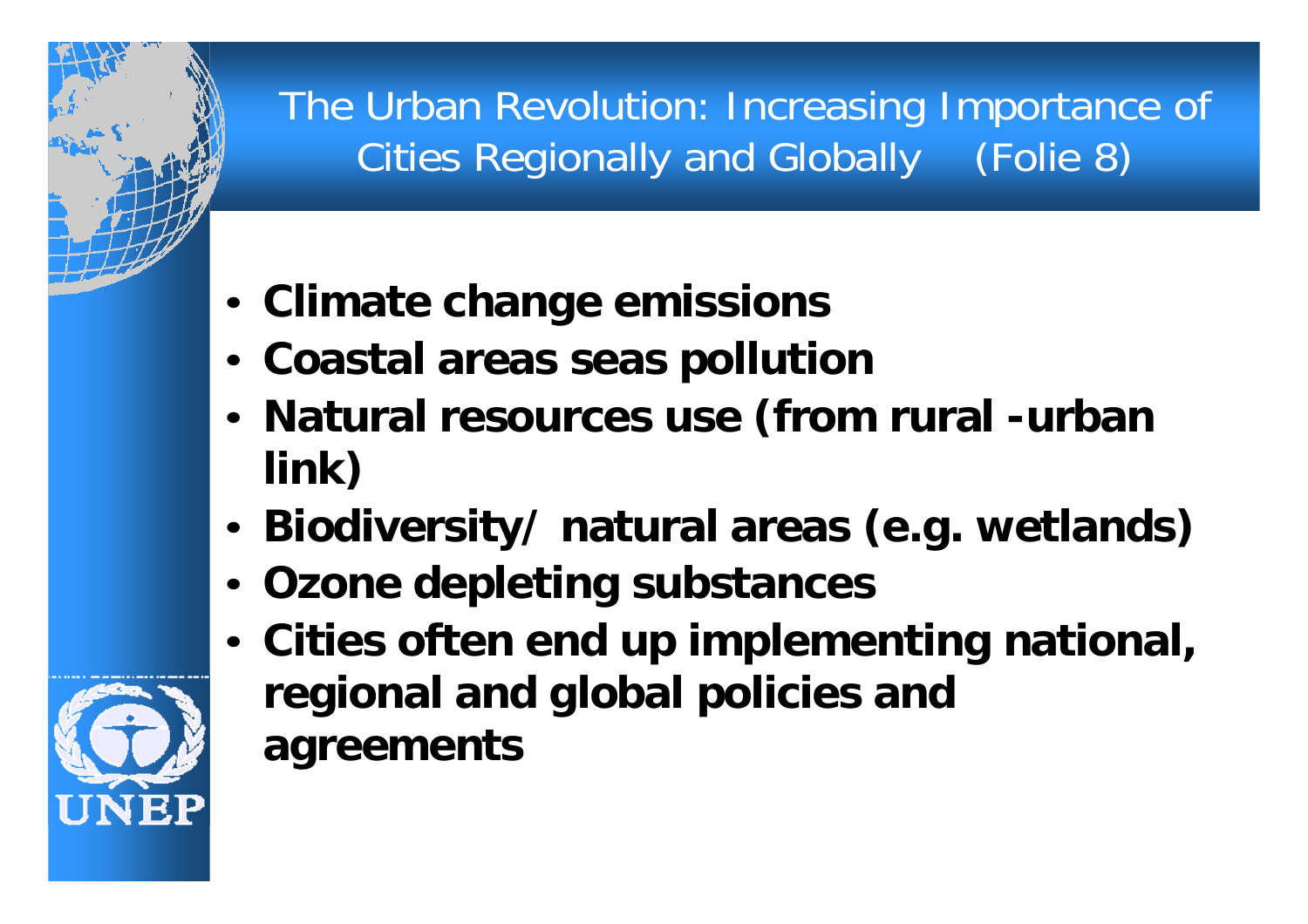### The Urban Revolution: Increasing Importance of Cities Regionally and Globally

### **(Text zu Folie 8)**

 $\vert \cdot \vert$  As mentioned, apart form the direct effects of urban pollution on the urban citizens, the important **contributions of cities to national, regional and global environmental issues** is increasingly recognised.

#### **Cities are a major contributor to**:

- Emission of CO $_{\scriptscriptstyle 2}$  causing climate change. The emissions are caused by industry, transport and heating.
- Cities are major users of natural resources, and therefore linked to deforestation, erosion, water depletion.
- Many important natural areas, such as wetlands, are within or next to city boundaries.
- Ozone depleting substances, CFCs, are emitted from the cities.
- But cities are not only causing environmental problems; they are also **key to the solution**.
- $\mathbb{R}^2$
- In the end it is often **cities that have to implement environmental policies**. For example, they are playing a crucial role in reducing the emission of ozone depleting substances through their programmes of collection old refrigerators to avoid CFC emissions affecting the ozone layer.
- It is clear that we need to **involve cities more deeply**, and especially megacities, and their representing organisations, in environmental policy development world wide.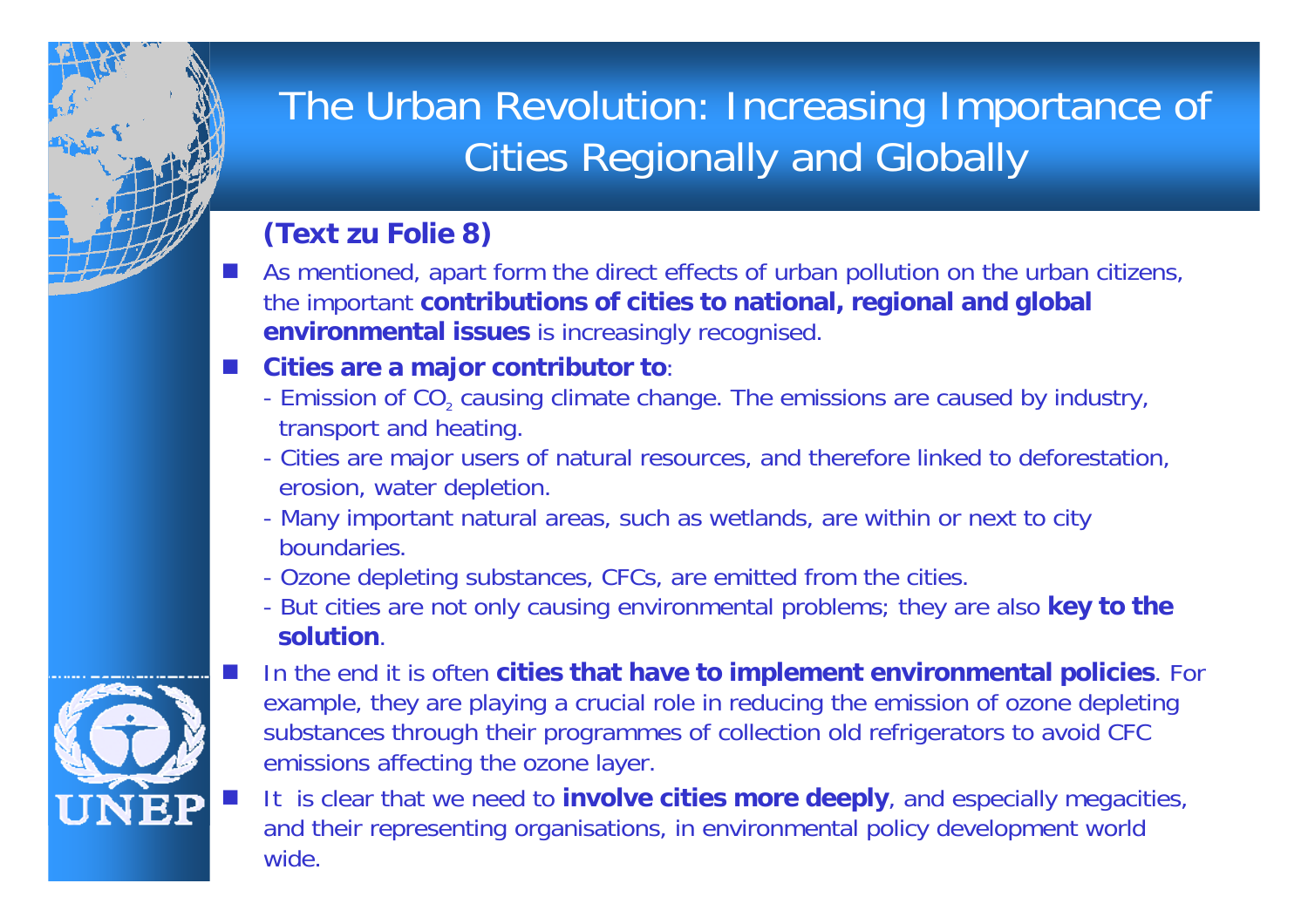### Example: urban impact at regional level (Folie 9)

Managing Regional Seas:

Eutrophication from rivers/ direct discharges of untreated urban and industrial wastewaters





Source: UNEP/FAO/WHO, 1996 (Modified)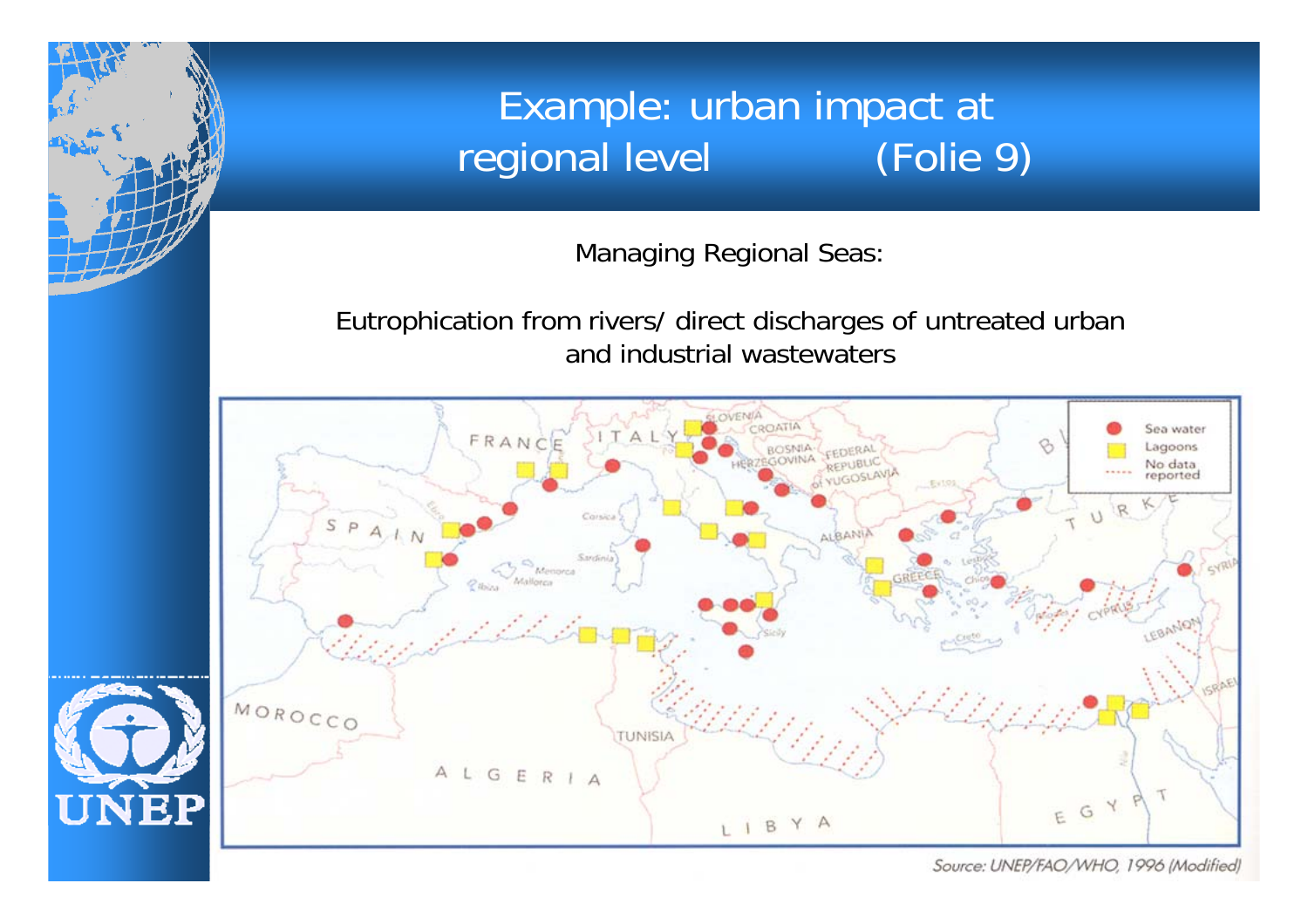### Example: urban impact at regional level

#### **(Text zu Folie 9)**

- H Let me give you **two examples** where cities play a crucial role at environmental issues at the **regional level**.
- H This is an illustration of the impact of cities on regional seas, in this case the **Mediterranean Sea**. The map shows that the Mediterranean Sea is polluted by sewage discharges that are originating from urban centers-(the red dots). Rivers also contribute to the pollution of the sea - (the yellow blocks). It is often cities located along these rivers, together with agricultural activities, that are causing the river pollution.



H

 Through its Global Plan of Action for the protection of marine sources from land based pollution, UNEP is promoting the sustainable management of regional seas, and the need for cities to sewage treatment.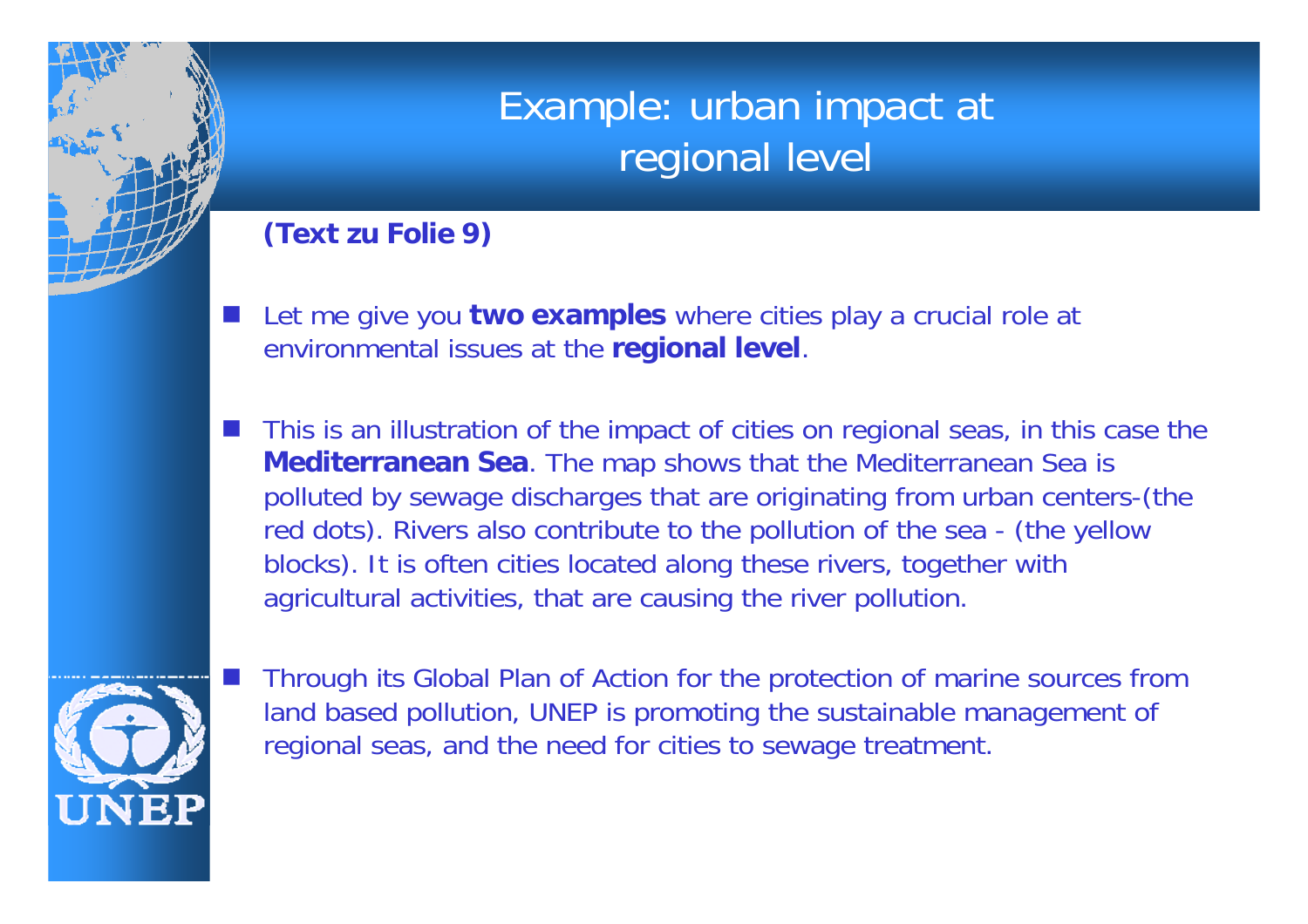### Example: phasing out leaded gasoline in Africa (Folie 10)

UNEP is supporting the phase out of leaded gasoline in East Africa

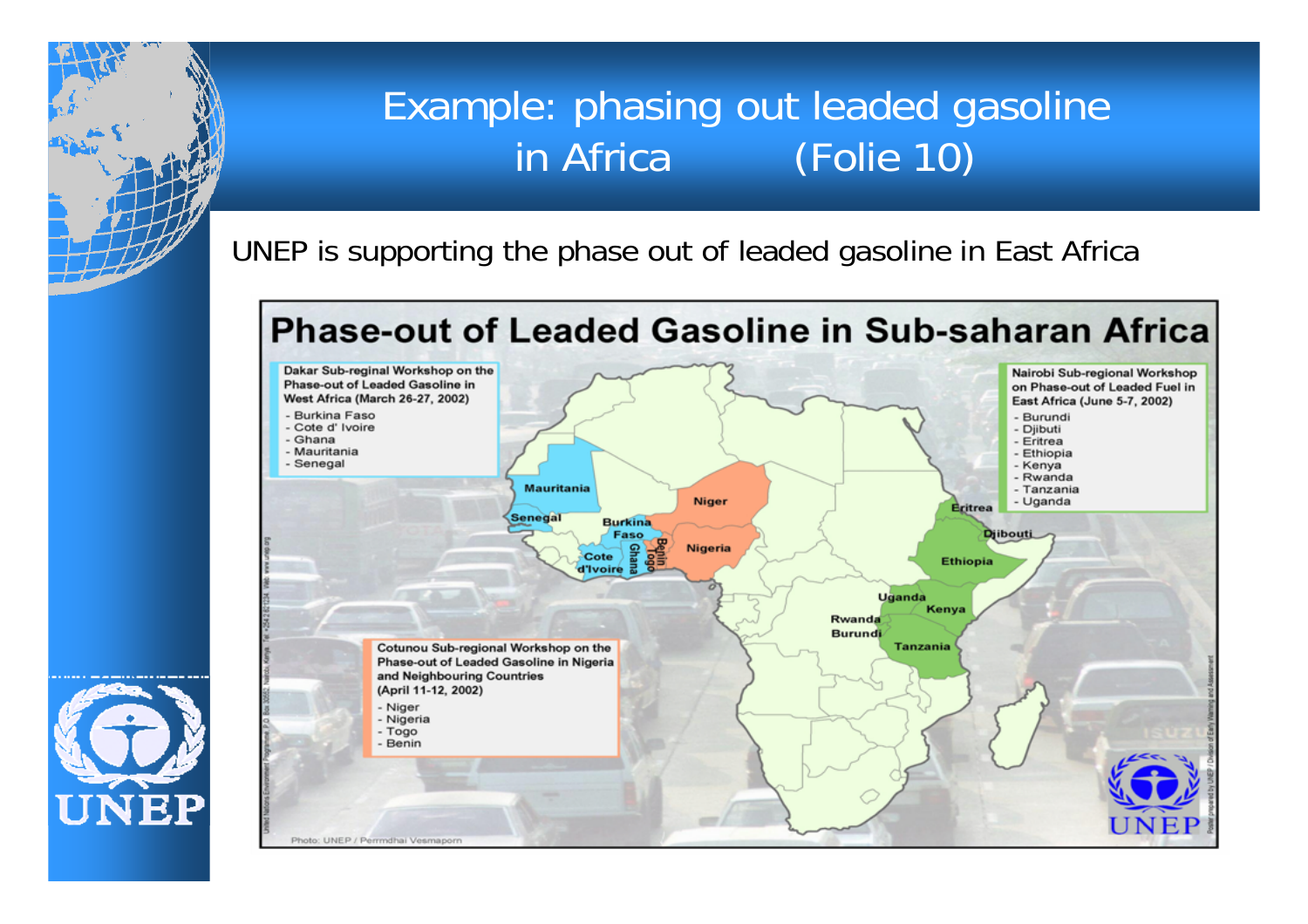### Example: phasing out leaded gasoline in Africa

#### **(Text zu Folie 10)**

- H This is **another example** of a regional approach in addressing urban issues. UNEP is active - together with partners - to bring governments, the private sector and civil society organisations together to address urban air pollution.
- H One of the biggest health problems in Africa's cities today is the emissions of lead through the use of leaded gasoline. While leaded gasoline has been phased out in the rest of the word, or is being phased out at the moment, it is still widely used on the African continent. UNEP has taken the initiative to develop action plans to **phase out leaded gasoline from Africa**. Only a few weeks ago UNEP facilitated the development of an action plan for the phase out of leaded gasoline in East Africa.

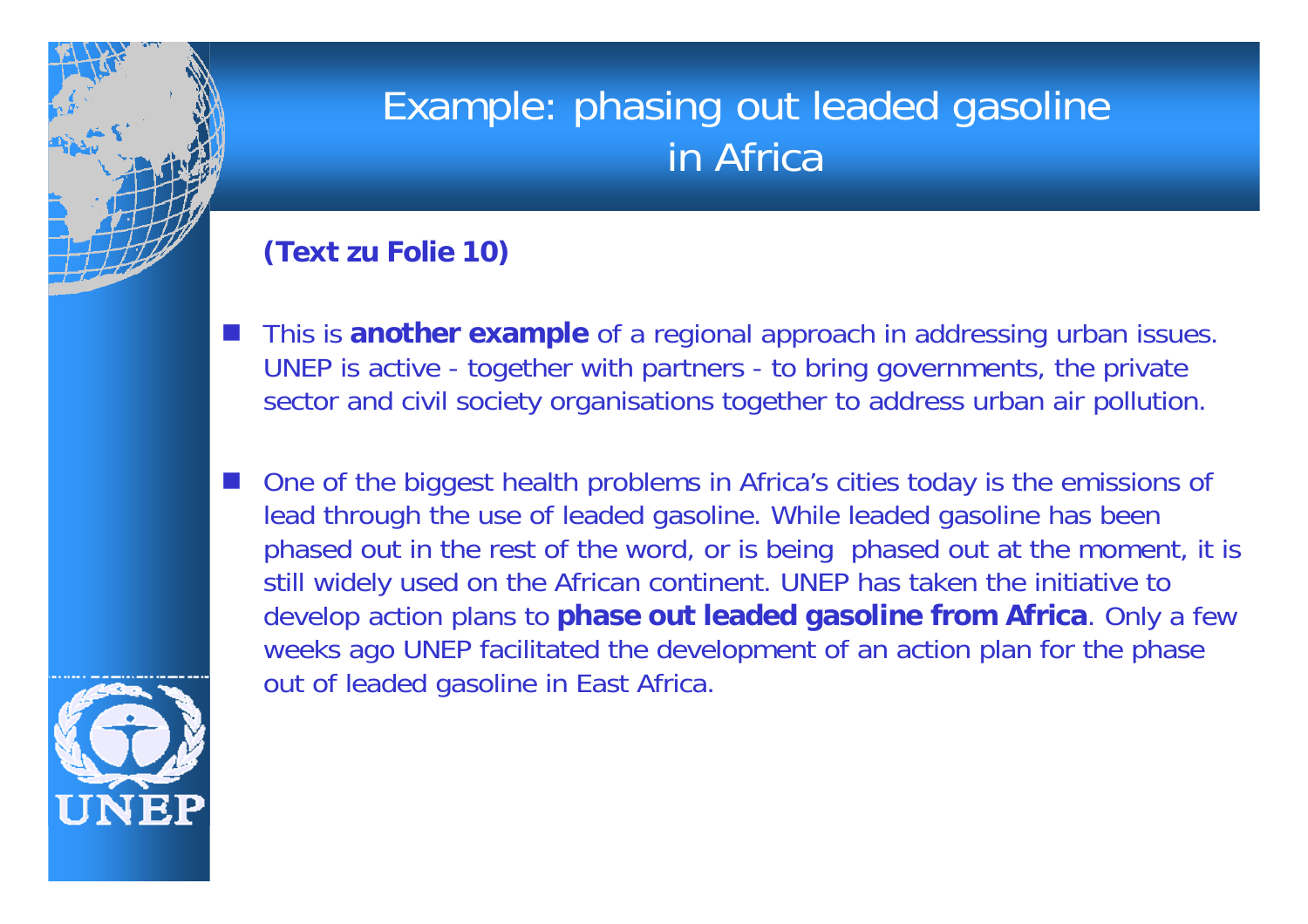Megacities key to addressing environmental issues (Folie 11)

**Cities need to be more involved in addressing environmental issues and promote sustainable urban development:**

- **Economies of scale**
- **Centers of know how, communication, information, technology**
- **Local actions influence national and regional level**

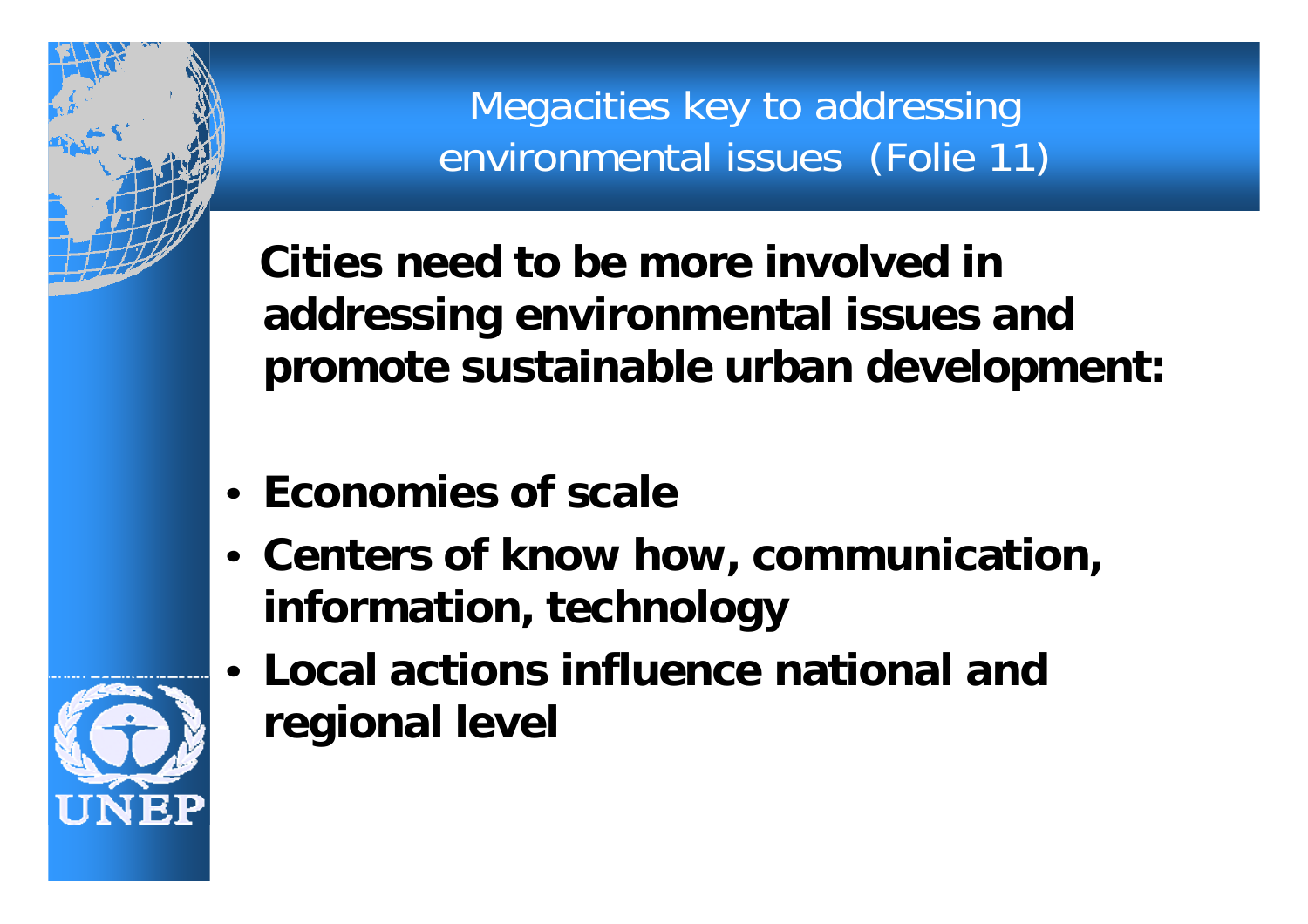### Megacities key to addressing environmental issues

#### **(Text zu Folie 11)**

H However, the message is not only negative. Apart from all the environmental problems I just discussed, **cities also offer good opportunities** to address the urgent issues.

#### H **Economies of scale**

Cities generate a lot of income. They are the economic engines of countries. Cities offer investment opportunities.



H

- Cities are **centers of know how**, university and research centers provide expertise. Qualified people are available to develop and implement solutions. In cities modern **information and communication technology** is available.
- Local economies are of **strategic importance to their surroundings**. Actions in cities have a direct effect on the rural areas surrounding the cities, at the national, and sometimes event at the regional level.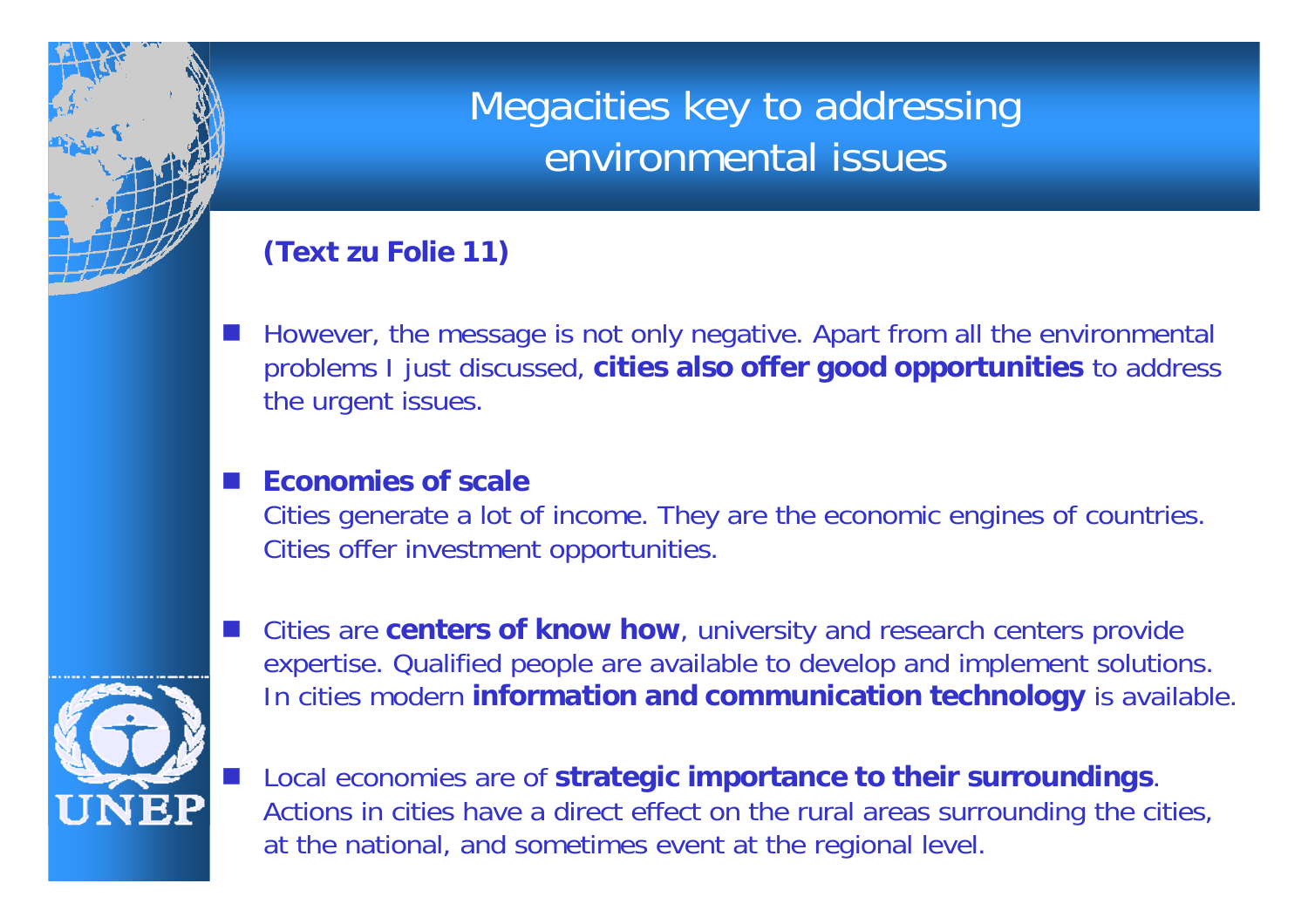Megacities key to addressing environmental issues (Folie 12)

- **Role of cities key in WSSD**
- **Cooperation between cities in developed and developing countries in area of environment/sustainable development**



•

 **Support from the international community and organisations to developing country mega- cities**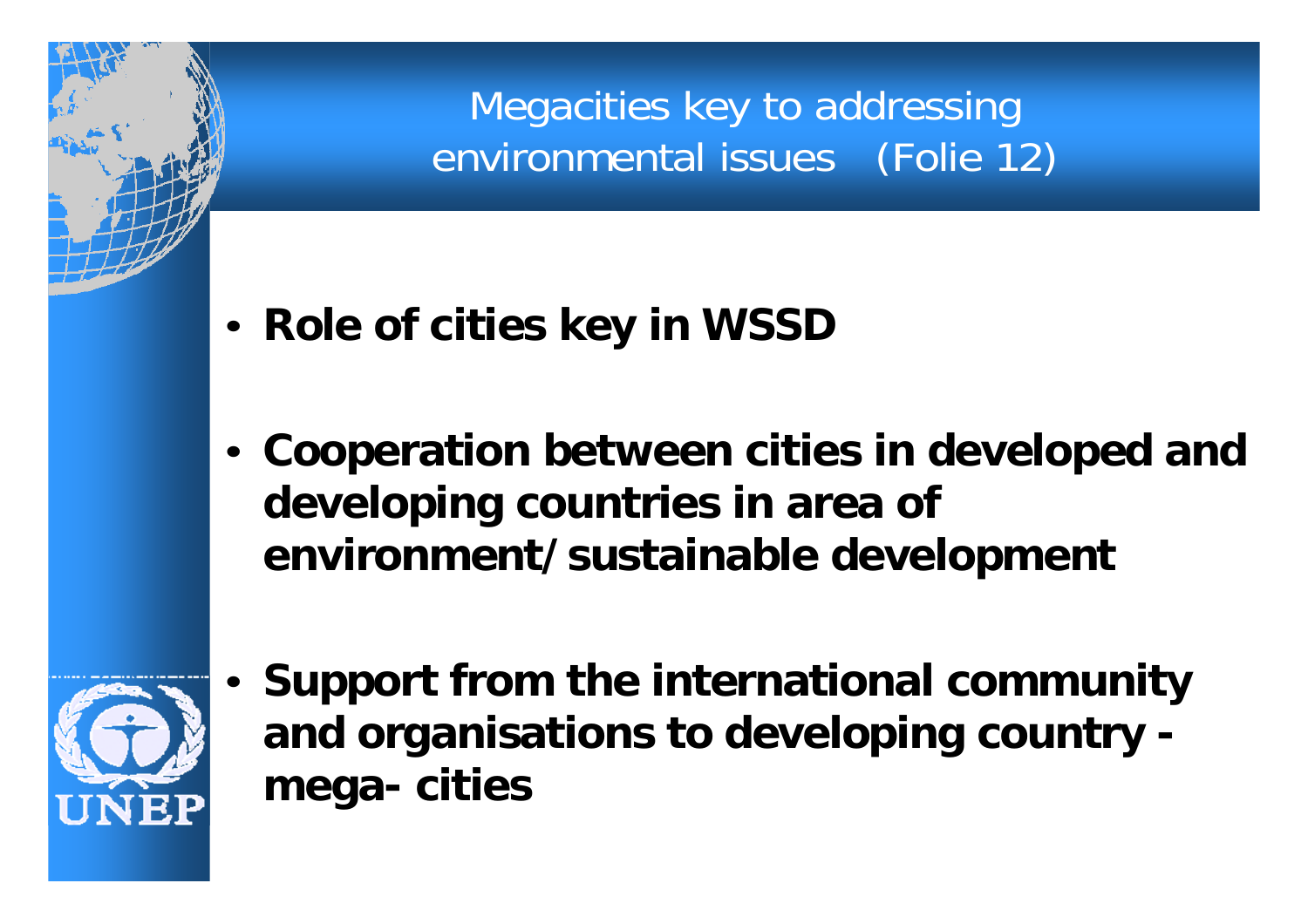### Megacities key to addressing environmental issues

#### **(Text zu Folie 12)**

- H Cities have already been very successful in addressing the urgent issues and developing sustainable development strategies, for example the many **local agenda 21 strategies** that have been developed after the Rio conference in 1992.
- H **The World Summit on Sustainable Development** will focus on the implementation of sustainable development. Cities play a crucial role in this. UNEP, together with its partner agency HABITAT, the human settlements organisation also headquartered in Nairobi, are jointly promoting the role of cities in the WSSD meeting. UNEP and HABITAT are both directly involved in the official Local Governments Session during the WSSD.



 The **international organisations** must provide assistance to enable cities to contribute their share in implementing sustainable development. **National governments and cities in developed countries** can help to promote the environmental cause in developing country cities by assisting in the transfer of knowledge and technology.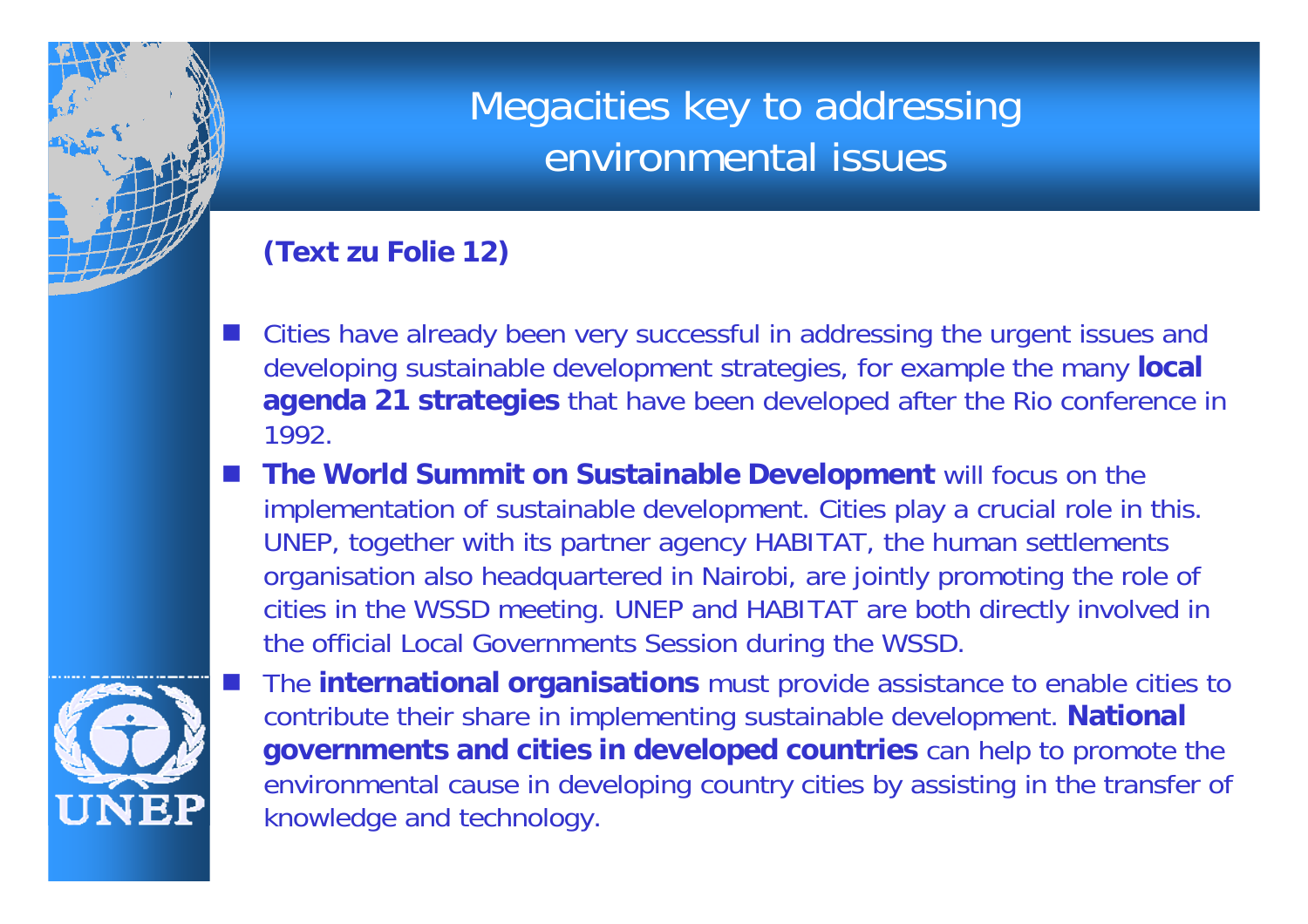### Policy Challenges (Folie 13)

- **• Policy integration**
- **• Governance**
- **• Decentralization**
- **• Innovative Finance**



**• Involvement private sector and civil society**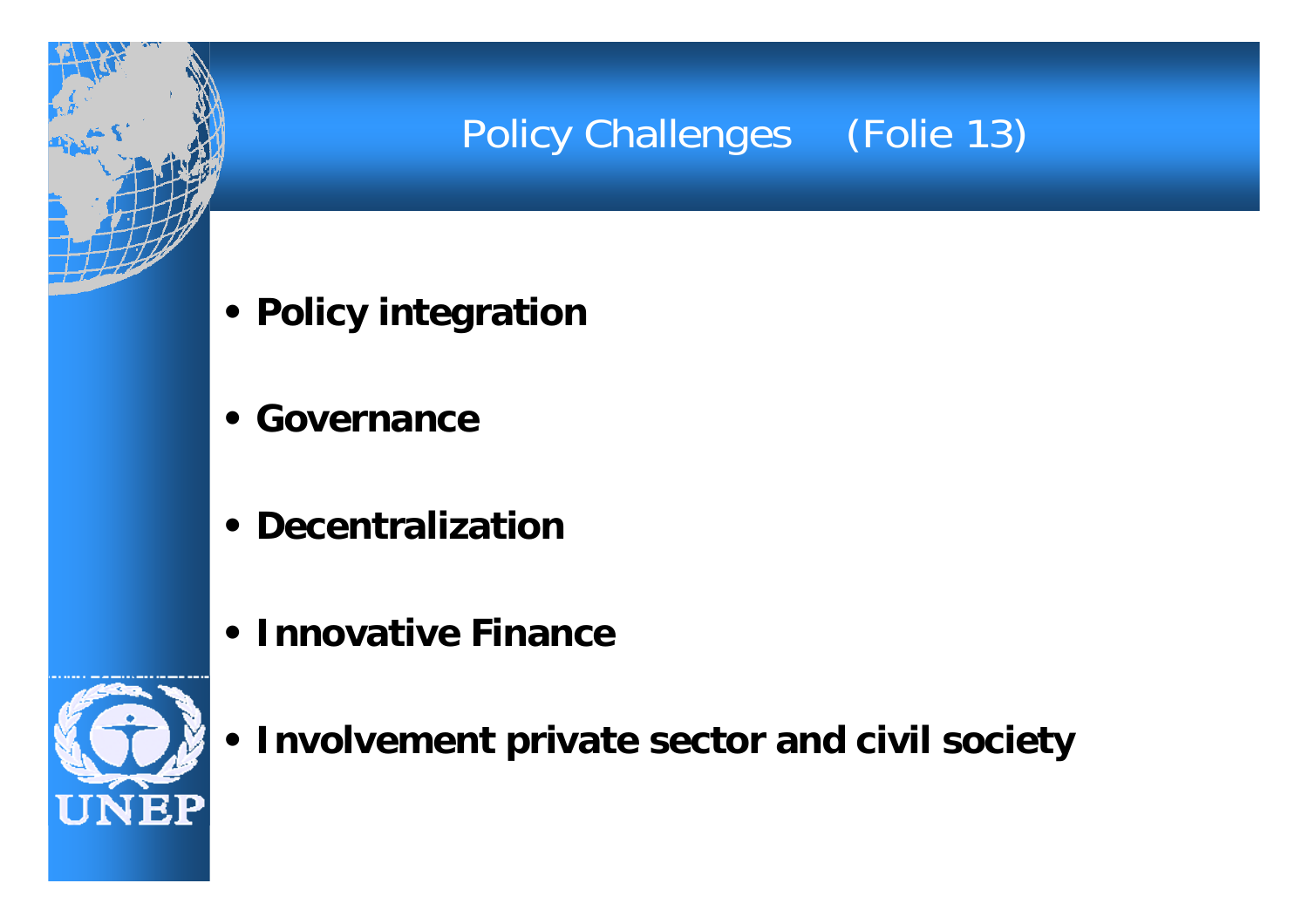### Policy Challenges

#### **(Text zu Folie 13)**

- $\mathbb{R}^3$  To **integrate environmental considerations in the urban agenda** we need to focus on the following areas:
- **Policy integration:** to integrate the environmental considerations of the mega cities in national, regional and global plans and agendas. And to use cities for the implementation of the strategies that will be discussed and agreed upon in Johannesburg.
- **Governance:** for cities to be able to provide good environmental management to reduce the health effects to their citizens it is important to highlight of transparency, and accountability at all levels of government, and promote the relationship between city governments and the private sector and civil society.



- **Decentralization:** for cities to be able to address the urgent issues they need to be given authority to develop and implement action plans. This includes decentralization of revenue raising and generating powers.
- **Finance:** cities are centers of economic growth and investment. We need to integrate environmental considerations in local investment decisions.
- **Involvement private sector/civil society:** strategy development should be issue specific and involve the representative of the private sector and civil society.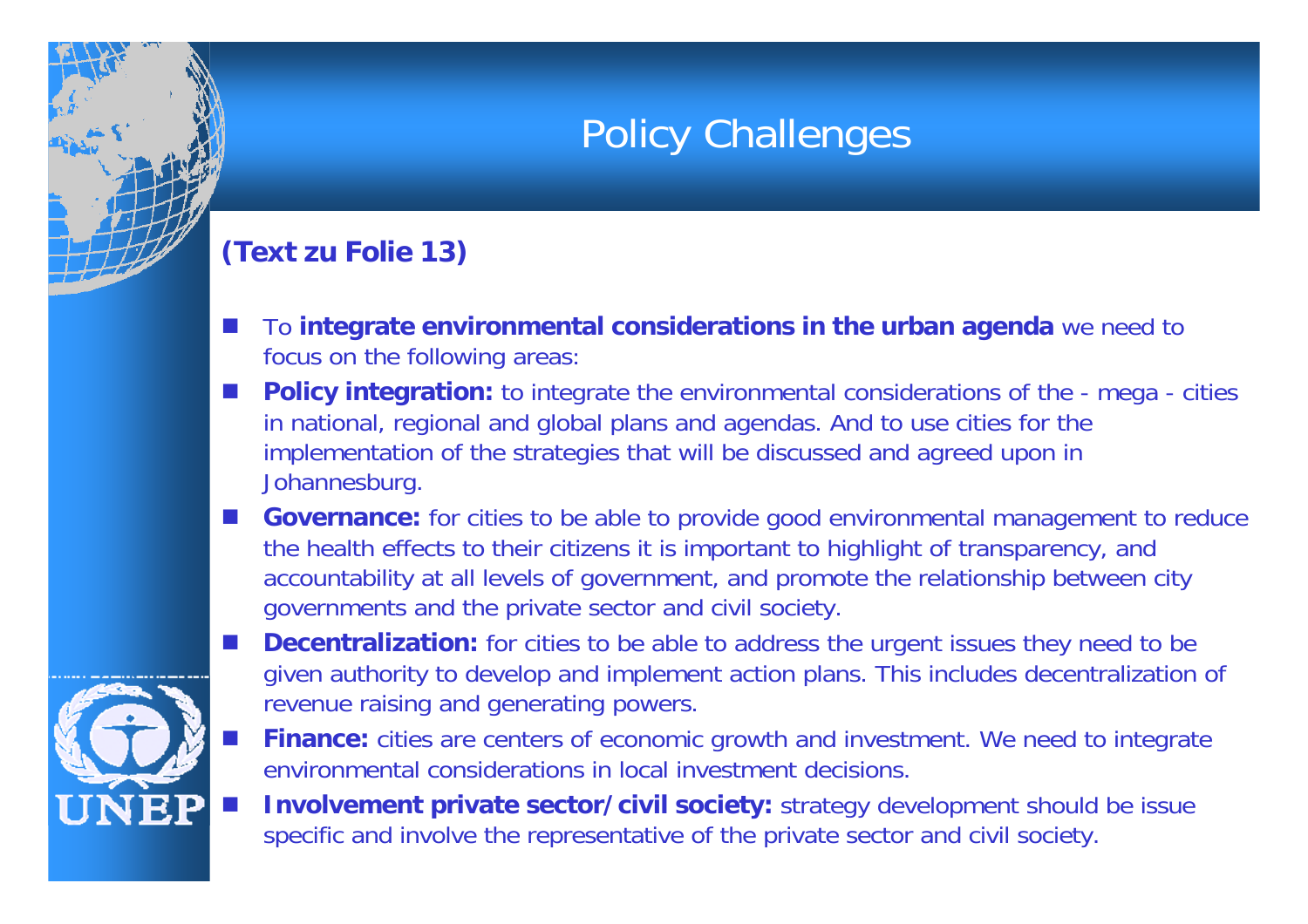## UNEP's role (Folie 14)

- •**Including the urban dimension in UNEP's work**
- •**Direct support in cooperation with other partners**
- **Support and contribute to global and regional networks on urban environment issues**
- • **Include urban perspective/megacities in regional and global environmental issues and policy development**



•**UNEP's new urban environment policy**